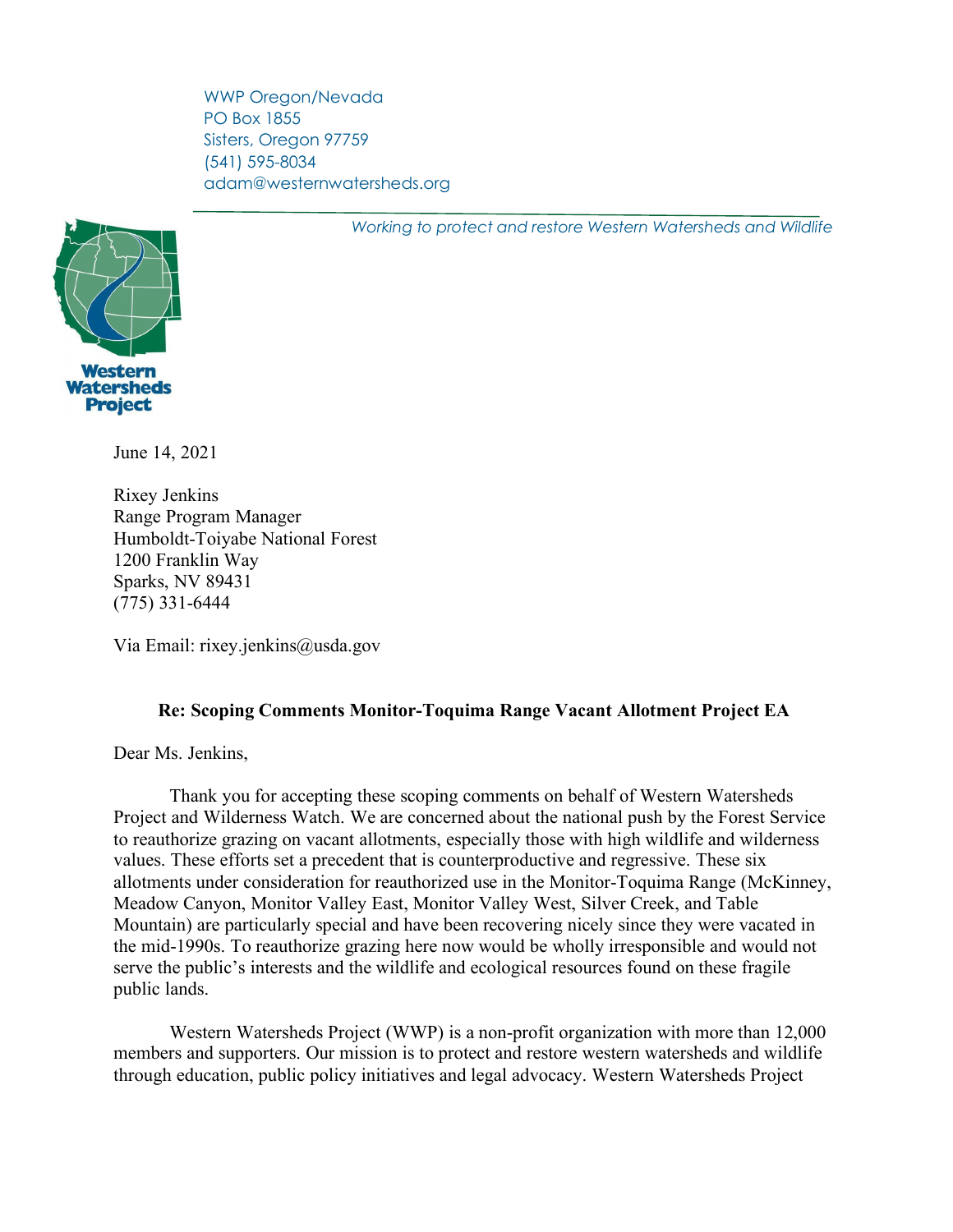and its staff and members use and enjoy the public lands and their wildlife, cultural and natural resources for health, recreational, scientific, spiritual, educational, aesthetic, and other purposes.

Wilderness Watch is the leading national organization whose sole focus is the preservation and proper stewardship of lands and rivers included in the National Wilderness Preservation System (NWPS). The organization grew out of the concern that while much emphasis is being placed on adding new areas to these systems, the conditions of existing Wilderness and rivers are largely being ignored. We believe that the stewardship of these remarkable wild places must be assured through independent citizen oversight, education, and the continual monitoring of federal management activities. Wilderness Watch is committed to citizen oversight, public education and when necessary, legal and legislative action, to protect America's finest environmental legacy for present and future generations.

#### **Comments**

## Public participation

NEPA has two primary goals. The first goal is to ensure that a government agency carefully gathers and evaluates relevant information about the potential impact of a proposed agency action on the environment. *Southern Utah Wilderness Alliance v. Norton*, 301 F.3d 1217, 1237 (10th Cir. 2002) (citing *Robertson v. Methow Valley Citizens Council*, 490 U.S. 332, 349 (1989)); *see also* 40 C.F.R. § 1500.1(b). The second goal is to ensure "that the agency will inform the public that it has indeed considered environmental concerns in its decisionmaking process" thereby guaranteeing that public is involved in and aware of agency processes. *Committee to Preserve Boomer Park v. Dept. of Transportation*, 4 F.3d 1543, 1554 (10th Cir. 1993) (citing *Baltimore Gas & Elec. Co. v. NRDC*, 462 U.S. 87, 97, 103 (1983)); *see also* 40 C.F.R. 1500.1(b); 1500.2(d); 1506.6.

NEPA requires the Forest Service and other federal agencies to, in the fullest extent possible, "[e]ncourage and facilitate public involvement in decisions which affect the quality of the human environment." 40 C.F.R. § 1500.2(d); *see also National Park and Conservation Ass'n v. Federal Aviation Admin*., 998 F.2d 1523, 1531 (10th Cir. 1993) ("Congress, through . . . NEPA, has determined that the public has a right to participate in actions affecting public lands."); *Sierra Club v. Hodel*, 848 F.2d 1068, 1093 (10th Cir. 1988) (NEPA "provides for broad-based participation" and requires "a cross-pollination of views."). Specifically, NEPA's public participation regulations require the Forest Service to "(a) [m]ake diligent efforts to involve the public in preparing and implementing their NEPA procedures" and to "(b) [p]rovide public notice of NEPA-related hearings, public meetings, and the availability of environmental documents so as to inform those persons and agencies who may be interested or affected." 40 C.F.R. § 1506.6(b).

The public needs to be able to review and comment on a full NEPA analysis prior to the objection stage. *Anderson v. Evans*, 314 F.3d 1006, 1016 (9th Cir. 2002) (interpreting NEPA's public notice requirement to mean that the "public must be given an opportunity to comment on draft EAs and EISs"); *see also Citizens for Better Forestry v. U.S. Dep't of Ag.*, 341 F.3d 961 (9th Cir. 2003). The Forest Service's planning regulations also require that "[t]he responsible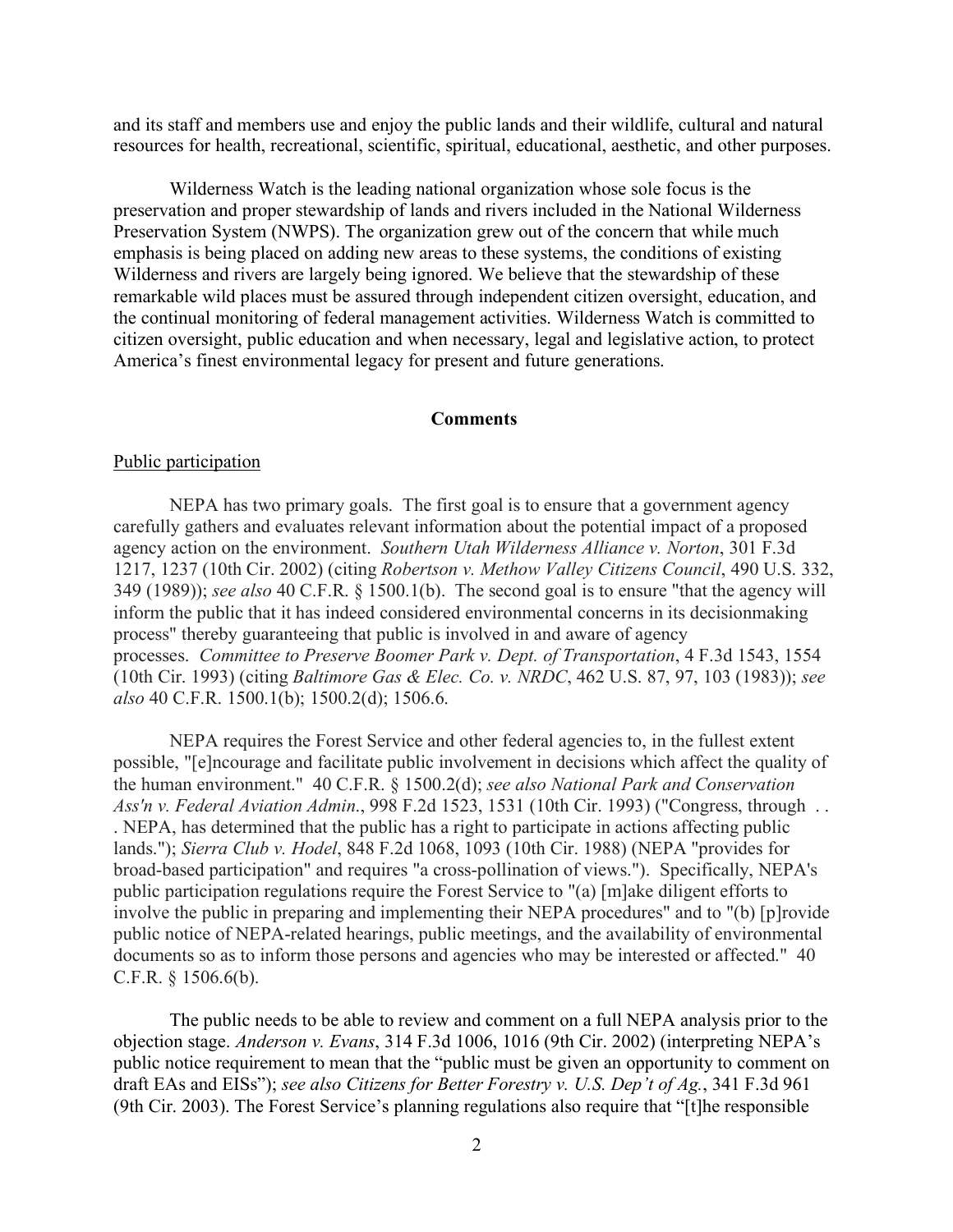official shall provide opportunities to the public for . . . commenting on the proposal *and the disclosure of its environmental impacts in accompanying National Environmental Policy Act (NEPA) documents*." 36 C.F.R. § 219.4(a) (emphasis added).

The Forest Service should commit to a full comment period when the environmental analysis is issued prior to issuing its proposed decision. The information provided in the Notice of Proposed Action is not detailed enough to foster informed comments on site-specific proposals, conditions, and other issues. And there is no analysis to comment on. Please post all comments received on this NOPA and in subsequent comment periods on the project website.

#### Baseline information

The NEPA analysis should include a detailed description of the environmental baseline conditions because "[w]ithout establishing the baseline conditions . . . there is simply no way to determine what effect the [action] will have on the environment, and consequently, no way to comply with NEPA." *Half Moon Bay Fisherman's Marketing Ass'n v. Carlucci*, 857 F.2d 505, 510 (9th Cir. 1988). "The establishment of a 'baseline is not an independent legal requirement, but rather, a practical requirement in environmental analysis often employed to identify the environmental consequences of a proposed agency action.'" *Or. Natural Desert Ass'n v. Jewell*, 840 F.3d 562, 568 (9th Cir. 2016) (quoting *Am. Rivers v. FERC*, 201 F.3d 1186, 1195, n.15 (9th Cir. 1999)).

The Forest Service does not know the trends and population status of all sensitive species, including greater sage-grouse and elk, on the allotments. The Forest Service must adequately establish a baseline because they do not know the full extent of the species present and their habitat utilization of the allotment. By establishing what a reference condition should look like, they can then begin to determine the extent to which livestock grazing would impact sage-grouse, sensitive species and plants by studying the differences between what populations should look like and what their actual status and condition is today. From here, the Forest Service can determine what the minimum thresholds are for recovering species and can adjust proposed AUMs accordingly.

The NEPA analysis should provide a detailed history of grazing on these allotments, conditions that resulted, and actual use for recent decades, including the actual trespass use noted in the NOPA.

We also request that the NEPA analysis present high quality, detailed mapping that includes:

- Sage-grouse seasonal habitats (leks, with status; nesting; early and late brood rearing; winter)
- Sage-grouse habitat management areas
- Sage-grouse habitat monitoring locations
- Bighorn sheep occupied habitat (including seasonal areas)
- Pygmy rabbit habitat
- Fish bearing streams, with species noted
- Columbia spotted frog potential or occupied habitat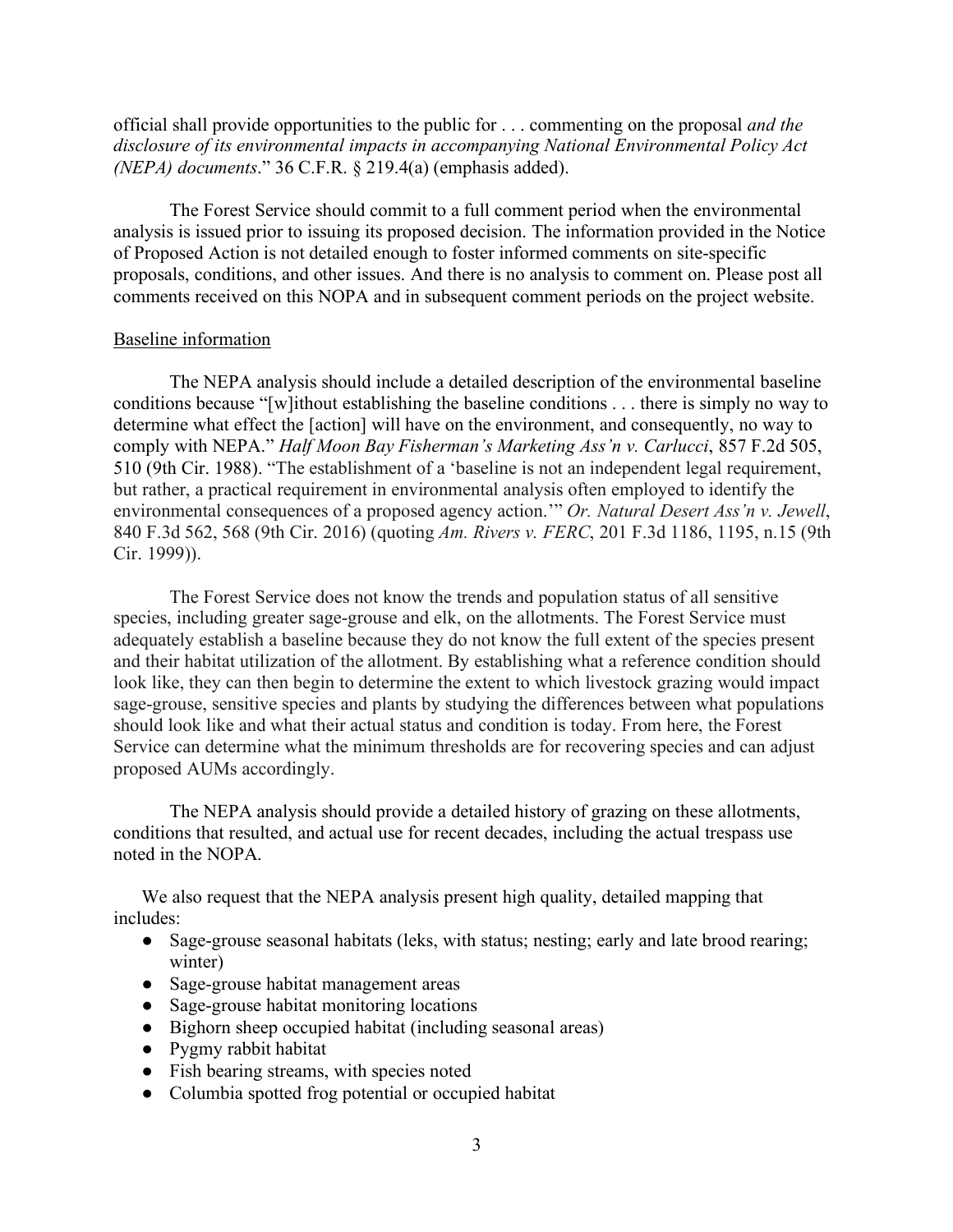- Mule deer, elk, and pronghorn seasonal habitat
- Wilderness areas, RNAs, and other special management areas
- Recreation sites
- Grazing allotments showing pasture divisions
- All existing livestock infrastructure (fences, water developments, tanks, corrals, pipelines, troughs, etc.)
- All existing livestock exclosures
- Grazing capability and suitability
- Soil maps
- Livestock trailing routes
- Waterways (clearly showing riparian category/class)
- Condition of waterways based on GAWS Monitoring, PFC, etc.
- Springs, seeps, and wet meadows with current condition
- Water quality designations (e.g. impaired waterways)
- Water diversions on Forest Service land
- Aspen, bitterbrush, mahogany, cottonwood, and limber pine
- Sensitive or special status plants
- Invasive plant species occurrences (including medusahead, *Ventenata*, cheatgrass, whitetop, and other noxious weeds)
- Seedings, and other vegetation manipulation
- Fire History

## Lack of detailed proposal

The proposed grazing regime is highly indefinite and therefore, it is difficult to understand what the grazing that the Forest Service would actually authorize entails. This is problematic for a number of reasons.

First, what is the source of authority to allow flexible seasons of use? Under the Federal Land Policy and Management Act (FLPMA), the Forest Service is required to specify season of use as a mandatory term and condition of a grazing permit. 43 U.S.C. § 1752(e); 36 C.F.R. § 222.3(c)(1)(vi)(E); *see also Nat. Res. Defense Counc. v. Hodel*, 618 F. Supp. 848, 869–70 (E.D. Cal. 1985). Does Forest Service policy allow the type of variable season of use proposed here?

Allowing permittees to decide when they will graze their livestock on public lands removes one of the few measures of accountability that permittees have to the agency and to the public. The ability to know when and where livestock are authorized is the most straightforward way for managers and the public to provide oversight of grazing on public lands. Even under the current system of defined seasons of authorized use, it can be difficult for the public to know for sure when livestock are authorized in a given location.

However, it is fraught with accountability issues, does not allow the Forest Service or the public to appropriately evaluate the environmental impact of grazing, and is fundamentally inconsistent with the concept of federal trustee management. It is also unnecessary because the Forest Service already has the ability to adjust grazing yearly based on environmental conditions.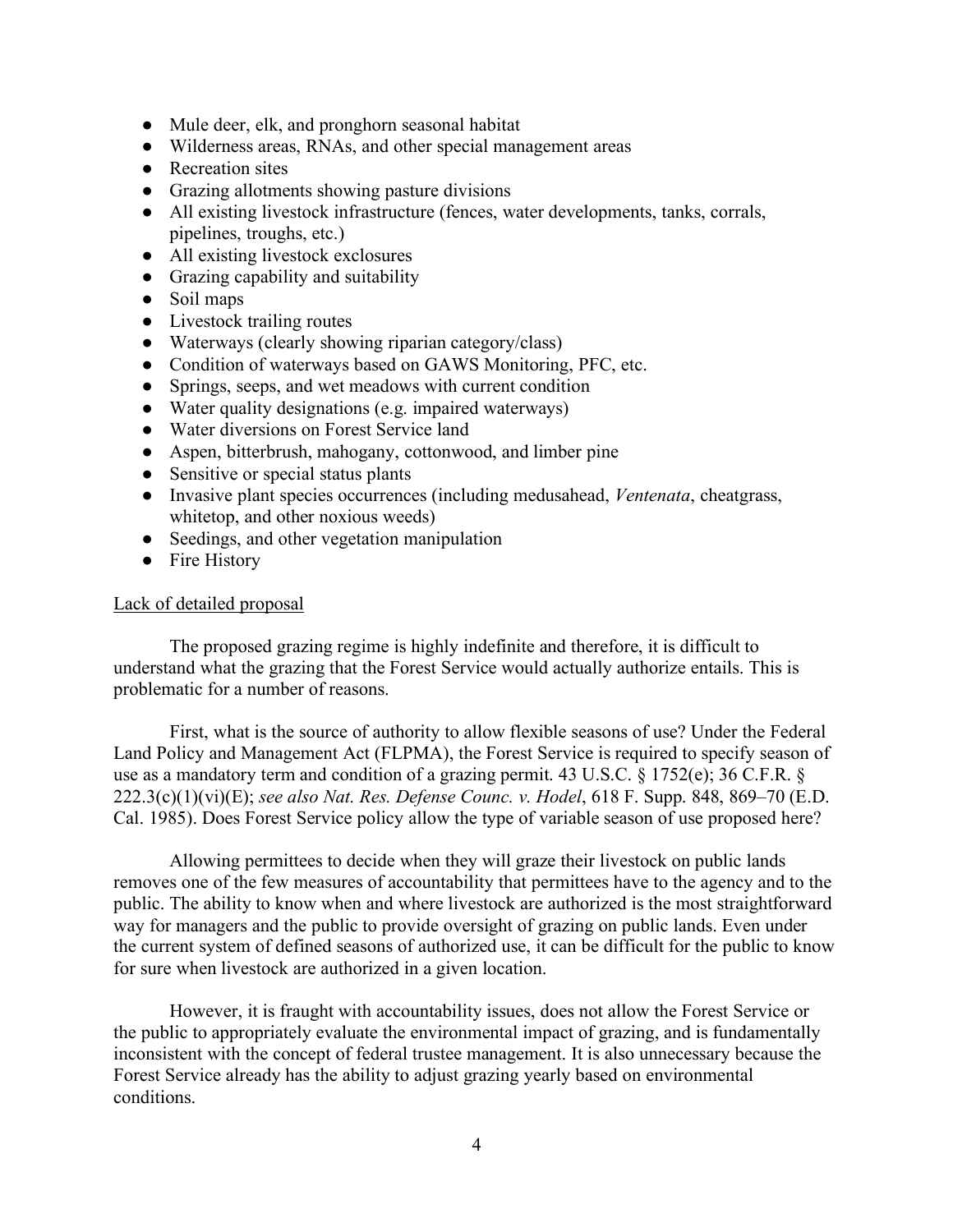Further, and even more importantly, if seasons of use are not defined, there is no way to accurately consider what the impacts of grazing are, or monitor trends that would allow the Forest to make corrections or changes. Domestic livestock have very different impacts on different resources at different times of the year. There are many relevant examples. The impacts of allowing grazing of native grasses in the spring during their critical growth and reproductive cycles is different than grazing them in the fall, after they have set seed. Allowing livestock in salmonid streams has a different impact to fish if they are spawning, or rearing, and in some cases, they may be present in certain reaches only during certain times of the year. Grazing in late spring and early summer impacts native wildlife during their breeding and nesting seasons, or when they have young offspring, while grazing in winter habitat may impact their wellbeing during that critical time, even when livestock are not present. Livestock have different impacts to uplands and riparian areas during mid-summer than they do during spring or fall. Grazing during sage-grouse nesting season has different impacts than grazing during late-brood rearing season. Grazing during the winter may be more likely to place cattle and bighorn sheep together. How can the Forest Service accurately analyze these impacts, to inform its own management and for disclosure to the public, if it does not know when grazing will occur in any given allotment? How will the Forest Service know what to correct if grazing harms resources?

Finally, there is ample ability under the Forest Service's current system of defining allowable seasons of use to provide for yearly adjustments because of soil condition, precipitation, and other considerations. These minor variances can be determined through AOIs. Therefore, allowing undefined seasons of use is not warranted.

### *Rest following wildfire, and drought actions*

 

The proposed action must include defined minimum periods of rest from livestock grazing following disturbance including wildfire, with grazing only resuming after objective mandatory vegetation recovery standards have been reached. The minimum period of rest should be two years,  $1$  but should extend until standards have been reached.  $2$  These standards should reflect habitat needs of native wildlife and include criteria for establishment of grasses, forbs, and woody plants.

The proposed action also needs to be explicit about what management actions will occur if there is drought. The proposed action should clearly define drought triggers and management

<sup>1</sup> Longer periods of time are likely required. *E.g.* Yeo, J. 2012. Revitalization of a native Wyoming Big Sagebrush/ Bluebunch Wheatgrass Community in Idaho: a 10-year Summary. BLM Technical Bulletin 2014-1 (recommending 4–5 years of rest following reseeding); Pyke, D.A., Chambers, J.C., Pellant, M., Miller, R.F., Beck, J.L., Doescher, P.S., Roundy, B.A., Schupp, E.W., Knick, S.T., Brunson, M., and McIver, J.D., 2017, Restoration handbook for sagebrush steppe ecosystems with emphasis on greater sage-grouse habitat—Part 3. Site level restoration decisions: U.S. Geological Survey Circular 1426, 62 p., https://doi.org/10.3133/cir1426 (recommending up to 4-6 years of rest depending on vegetation type). <sup>2</sup> *See* Veblen, Post Fire Grazing Management in the Great Basin, Great Basin Factsheet Series, No. 7 (2015) (available at http://www.sagegrouseinitiative.com/wp-content/uploads/2015/07/7\_Postfire\_Grazing.pdf) (last visited August 13, 2019); Pyke et al. 2017, *supra*.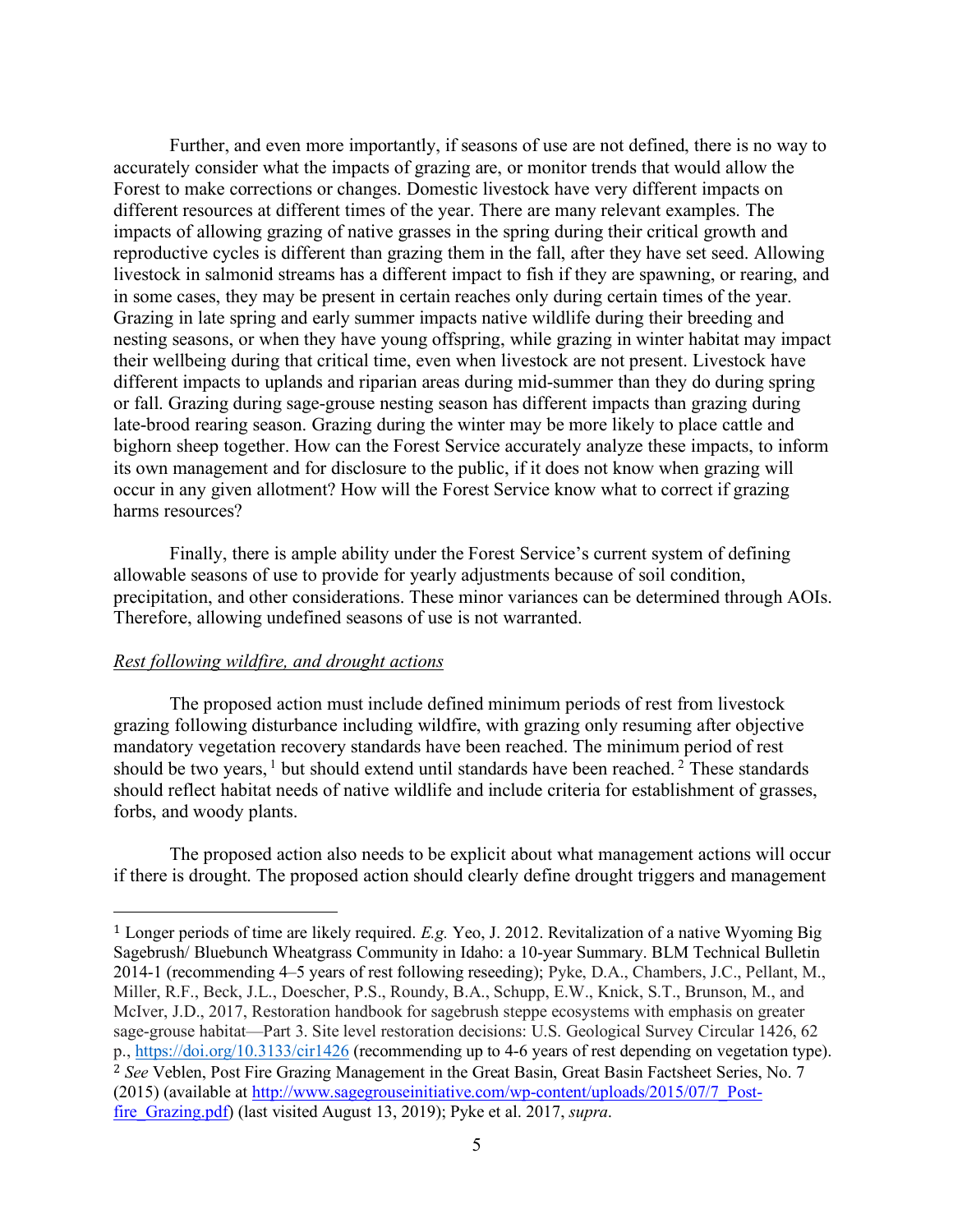responses so that all parties have a common understanding of modifications that will need to occur during drought.

### *Monitoring Plan*

The NOPA provides only a vague description of monitoring that would take place, making essentially no commitments as to time frames, methods, or corrective actions that would occur if standards are not met. It fails to instill confidence that the Forest Service is committed to ensuring that monitoring, and ecological recovery, will actually take place.

#### Purpose and Need

The purpose for the action, as defined by the NOPA, is essentially to systematically restock vacant allotments. Why? The NOPA claims the Multiple Use and Sustained Yield Act and the Toiyabe LRMP require the Forest Service to consider authorizing grazing on these allotments but that is simply not true. Neither Multiple Use Sustained Yield Act (MUSYA) nor the existing Forest Plan require that livestock grazing be the primary use of these lands or be authorized at all where it conflicts with other uses. Multiple use does not mean every use must occur in every area. The LRMP is also 35 years old and severely outdated. Understanding and tolerance of the impacts of domestic livestock on wild areas has changed over that time.

Additionally, why is the Forest spending resources on reauthorizing vacant allotments when it has failed to keep up with environmental analysis on current grazing allotments? Grazing on the Jarbidge and Santa Rosa Ranger Districts has not been completed for multiple decades. How many currently authorized grazing permits/allotments in the Austin and Tonopah Ranger Districts lack a current and valid analysis? Reauthorizing vacant allotments should be the Forest's lowest priority.

Please also note in your environmental analysis whether the Forest Service has received applications or expressions of interest to graze these allotments, and if so, from whom.

### **Alternatives**

In a NEPA analysis, the Forest Service must study, develop, and describe alternatives to the proposed action, and analyze "all reasonable alternatives." 40 U.S.C. § 4332(C)(iii); 40 C.F.R. § 1502.14. The alternatives analysis is "the heart of the environmental impact statement," and the agency must "rigorously explore and objectively evaluate all reasonable alternatives." 40 C.F.R. § 1502.14. "The existence of a viable but unexamined alternative renders an environmental impact statement inadequate." *Idaho Conservation League v. Mumma*, 956 F.2d 1508, 1519 (9th Cir. 1992) (quotation omitted).

NEPA's alternatives requirement also serves to inform the public of "reasonable alternatives that would avoid or minimize impacts," 40 C.F.R. § 1502.1, or that "might be pursued with less environmental harm." *Lands Council v. Powell*, 395 F.3d 1019, 1027 (9th Cir. 2005). The EIS's alternatives analysis must "present the environmental impacts of the proposal and the alternatives in comparative form, thus sharply defining the issues and providing a clear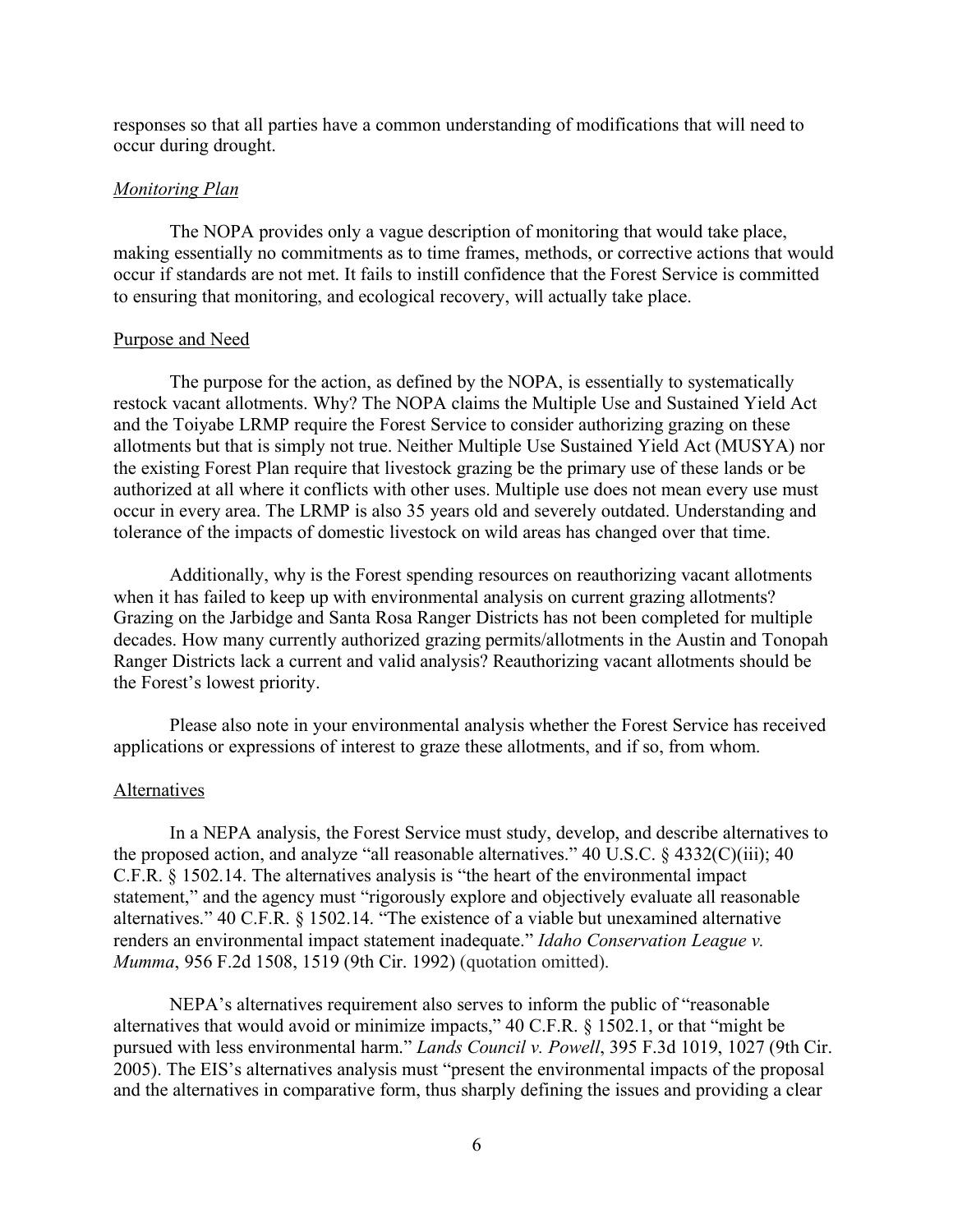basis for choice among options by the decision-maker and the public." 40 C.F.R. § 1502.14.

The NEPA analysis here should include a detailed range of alternatives to reauthorizing livestock on these allotments, including:

- An alternative leaving them in vacant status;
- An alternative to amend the LRMP to designate them as unavailable for livestock;
- An alternative that would not authorize grazing within wilderness areas;
- An alternative that would implement the following mandatory use limits to protect sagegrouse and sensitive species:
	- o 6" riparian stubble height
	- o 35% riparian woody species utilization
	- o 10-15% bank alteration
	- o 35% upland herbaceous
	- o 7" upland stubble height
- An alternative that implements mandatory grazing rest every other year;
- An alternative that protects fish and riparian areas

Further, all grazing alternatives should require active herding by permittees to increase distribution and lessen impacts to riparian areas.

Please also denote the environmentally preferable alternative. 36 C.F.R. § 220.3.

### Impacts Analysis

In an EA or EIS, an agency must fully analyze all direct, indirect, and cumulative impacts from a proposed action in its environmental analysis. 40 C.F.R. § 1502.16. "Direct effects" include those "which are caused by the action and occur at the same time and place." *Id.* § 1508.8(a). "Indirect effects" include those "which are caused by the action and are later in time or farther removed in distance, but are still reasonably foreseeable. *Id.* § 1508.8(b). "Cumulative impacts" result from the "incremental impact of the action" on the environment "when added to other past, present, and reasonably foreseeable future actions regardless of what agency [] or person undertakes such other actions." *Id*. § 1508.7. Cumulative impacts can result from individually minor but collectively significant actions taking place over a period of time. *Id.* Cumulative impact analyses include private, state, and federal action. *Id.*

Underlying all of NEPA's procedural requirements is the mandate that agencies take a "hard look" at all environmental impacts and risks of a proposed action. *See Natural Res. Def. Council v. Morton*, 458 F.2d 827, 383 (D.C. Cir. 1972). This review cannot be superficial, but rather agencies must take this "hard look" in light of comments submitted by the public as well as high-quality scientific information. This "hard look" standard ensures the agency gathers the needed factual information and provides sufficient information to support its conclusions.

NEPA requires that the information an agency uses in conducting its environmental review must be "of high quality," and agencies "must insure the professional integrity, including scientific integrity," of their discussions and analyses, and "shall identify any methodologies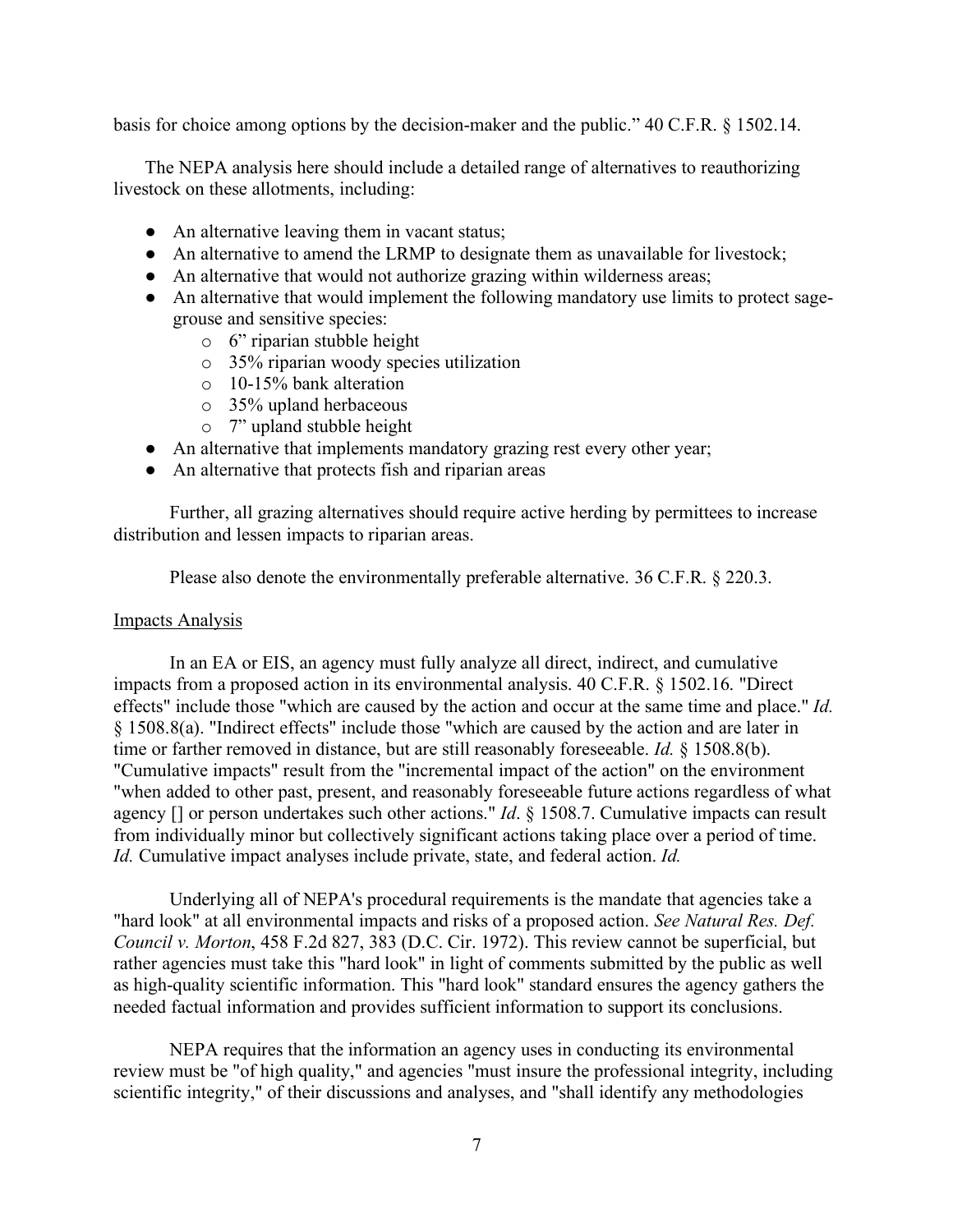used" and "scientific and other sources relied upon for their conclusions. *Id.* §§ 1500.1(b) and 1502.24. "Accurate scientific analysis, expert agency comments, and public scrutiny are essential to implementing NEPA." *Id.* § 1500.1(b).

The Forest Service's planning regulations also emphasize science-based decisionmaking and require the use of the "best available scientific information." 36 C.F.R. §§ 219.1(c), 219.3. In accordance with the regulations, please document "what information was determined to be the best available scientific information, explain the basis for that determination, and explain how the information was applied to the issues considered." 36 C.F.R. § 219.3.

The NEPA analysis should consider the impacts of the proposed action in detail on all public and natural resources present. Those include the following:

#### *Sage-grouse*

 

The Forest Service must incorporate the best available science on the effects of livestock grazing on sage-grouse and its habitat.

With respect to one of the most critical factors for sage-grouse—residual vegetation the best available science, and indeed, the preponderance of evidence, has established that at least 7 inches (18 cm) of residual stubble height needs to be provided in nesting and broodrearing habitats throughout their season of use. According to Gregg et al. (1994: 165),<sup>3</sup>

"Land management practices that decrease tall grass and medium height shrub cover at potential nest sites may be detrimental to sage grouse populations because of increased nest predation.... Grazing of tall grasses to <18 cm would decrease their value for nest concealment.... Management activities should allow for maintenance of tall, residual grasses or, where necessary, restoration of grass cover within these stands."

Hagen et al.  $(2007)^4$  analyzed all scientific datasets up to that time and concluded that the 7-inch threshold was the threshold below which significant impacts to sage grouse occurred (see also Herman-Brunson et al. 2009).<sup>5</sup> Prather  $(2010)^6$  found for Gunnison sage grouse that occupied habitats averaged more than 7 inches of grass stubble height in Utah, while unoccupied habitats averaged less than the 7-inch threshold. According to Taylor et al. (2010:4),

"The effects of grazing management on sage-grouse have been little studied, but correlation between grass height and nest success suggest that grazing may be one of the

<sup>3</sup> Gregg, M.A., J.A. Crawford, M.S. Drut, and A.K. DeLong. 1994. Vegetational cover and predation of sage grouse nests in Oregon. J. Wildl. Manage. 58:162-166.

<sup>4</sup> Hagen, C.A., J.W. Connelly, and M.A. Schroeder. 2007. A meta-analysis of greater sage-grouse *Centrocercus urophasianus* nesting and brood-rearing habitats. Wildlife Biology 13:42–50.

<sup>5</sup> Herman-Brunson, K.M., K.C. Jensen, N.W. Kaczor, C.C. Swanson, M.A. Rumble, and R.W. Klaver. 2009. Nesting ecology of greater sage-grouse *Centrocercus urophasianus* at the eastern edge of their

historic distribution. Wildl. Biol. 15: 395-404.

<sup>6</sup> Prather, P.R. 2010. Factors affecting Gunnison sage-grouse (*Centrocercus minimus*) conservation in San Juan County, Utah. PhD Dissertation, Utah State Univ., 134 pp.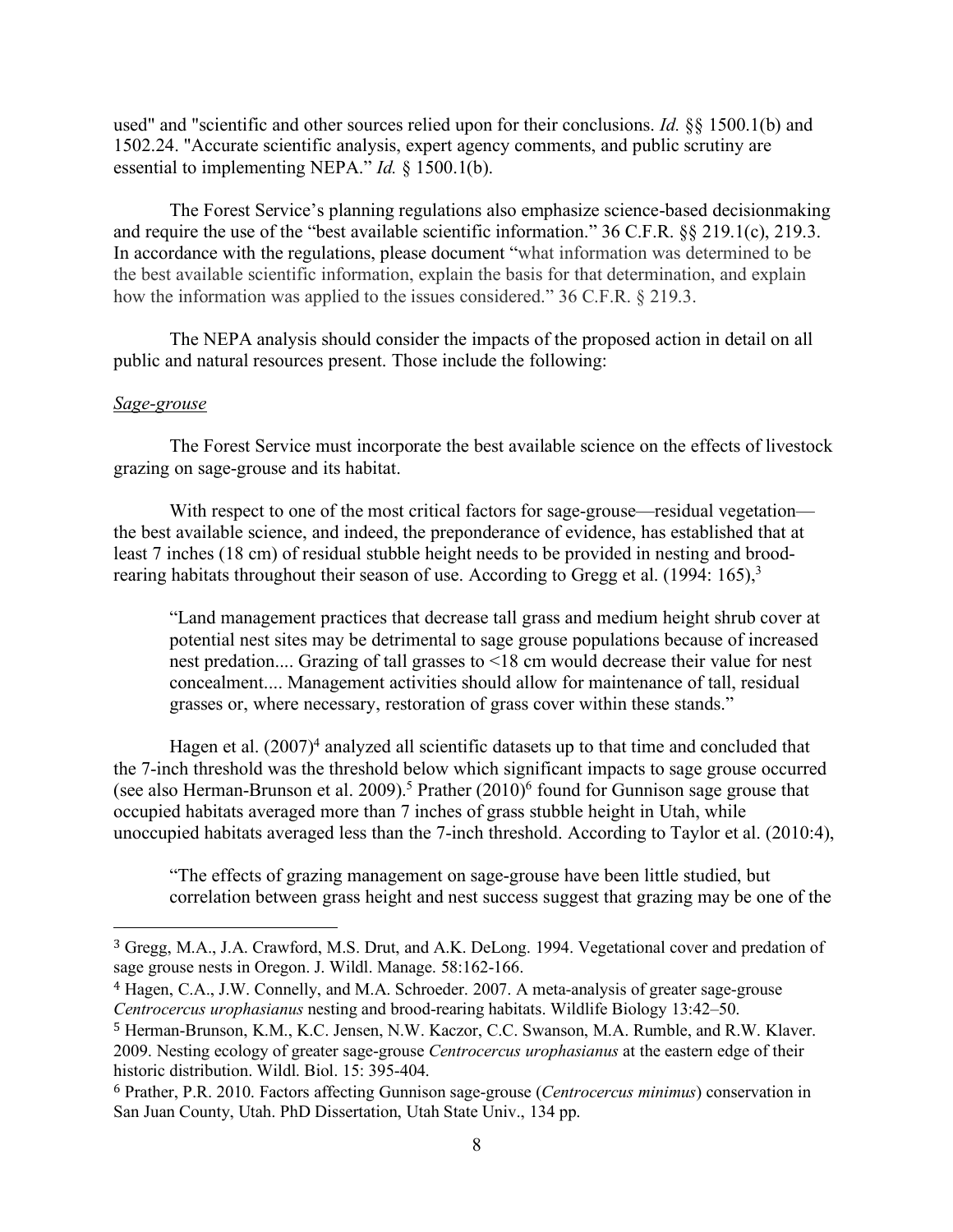few tools available to managers to enhance sage-grouse populations. Our analyses predict that already healthy populations may benefit from moderate changes in grazing practices. For instance, a 2 in increase in grass height could result in a 10% increase in nest success, which translates to an 8% increase in population growth rate."

Foster et al. (2014) found that livestock grazing could be compatible with maintaining sage grouse populations, but notably stubble heights they observed averaged more than 18 cm during all three years of their study, and averaged more than 10.2 inches in two of the three years of the study.

Doherty et al.  $(2014)^7$  found a similar relationship between grass height and nest success in northeast Wyoming and south-central Montana but did prescribe a recommended grass height. While there are those who have attempted to cast doubt on the necessity of maintaining grass heights to provide sage-grouse hiding cover, based on timing differences in grass height measurements between failed nests and successful nests, these concerns have been refuted for Wyoming. The significance of the Doherty et al. (2014) study was explicitly tested by Smith et al. (2018), who confirmed that grass height continued to have a significant effect on nest success for this Wyoming study after correction factors were applied to the data.

Connelly et al.  $(2000)^8$  reviewed the science of that time and recommended an 18-cm residual stubble height standard. Stiver et al.  $(2015)^9$  recommended 18 cm grass height for all breeding and nesting habitats, and explicitly stated that this and other established measures should not be altered unless scientific evidence definitively indicates that the 7-inch threshold is inappropriate.

Jankowski et al. 2014<sup>10</sup> studied stress hormone levels in Greater sage-grouse with a focus "on the effects of cattle grazing because of the potential negative effects on sage-grouse habitats and because cattle grazing practices can be influenced by management decisions." They found that residence in a cattle-grazed habitat was associated with increased stress hormone levels in a large sample of greater sage-grouse (329 sage-grouse, 160 from grazed sites and 169 from ungrazed sites). They found higher immunoreactive corticosterone metabolites in greater sage-grouse in cattle-grazed versus ungrazed sites and found a positive correlation of immunoreactive corticosterone metabolites in greater sage-grouse with cattle fecal pat count.

<sup>7</sup> Doherty, K.E., D.E. Naugle, J.D. Tack, B.L. Walker, J.M. Graham, and J.L Beck. 2014. Linking conservation actions to demography: Grass height explains variation in greater sage-grouse nest survival. Wildlife Biology 20:320-325.

<sup>8</sup> Connelly, J.W., M.A. Schroeder, A.R. Sands, and C.E. Braun. 2000. Guidelines to manage sage grouse populations and their habitats. Wildl. Soc. Bull. 28:967-985.

<sup>9</sup> Stiver, S.J., E.T. Rinkes, D.E. Naugle, P.D. Makela, D.A. Nance, and J.W. Karl, eds. 2015. Sage-Grouse Habitat Assessment Framework: A Multiscale Assessment Tool. Technical Reference 6710-1. Bureau of Land Management and Western Association of Fish and Wildlife Agencies, Denver, Colorado.

<sup>10</sup> Jankowski, M. D., Russell, R. E., Franson, J. C., Dusek, R. J., Hines, M. K., Gregg, M. and Hofmeister, E. K. 2014. Corticosterone Metabolite Concentrations in Greater sage-grouse are Positively Associated with the Presence of Cattle Grazing. Rangeland Ecology and Management. 67(3): 237-246. doi: http://dx.doi.org/10.2111/REM-D-13-00137.1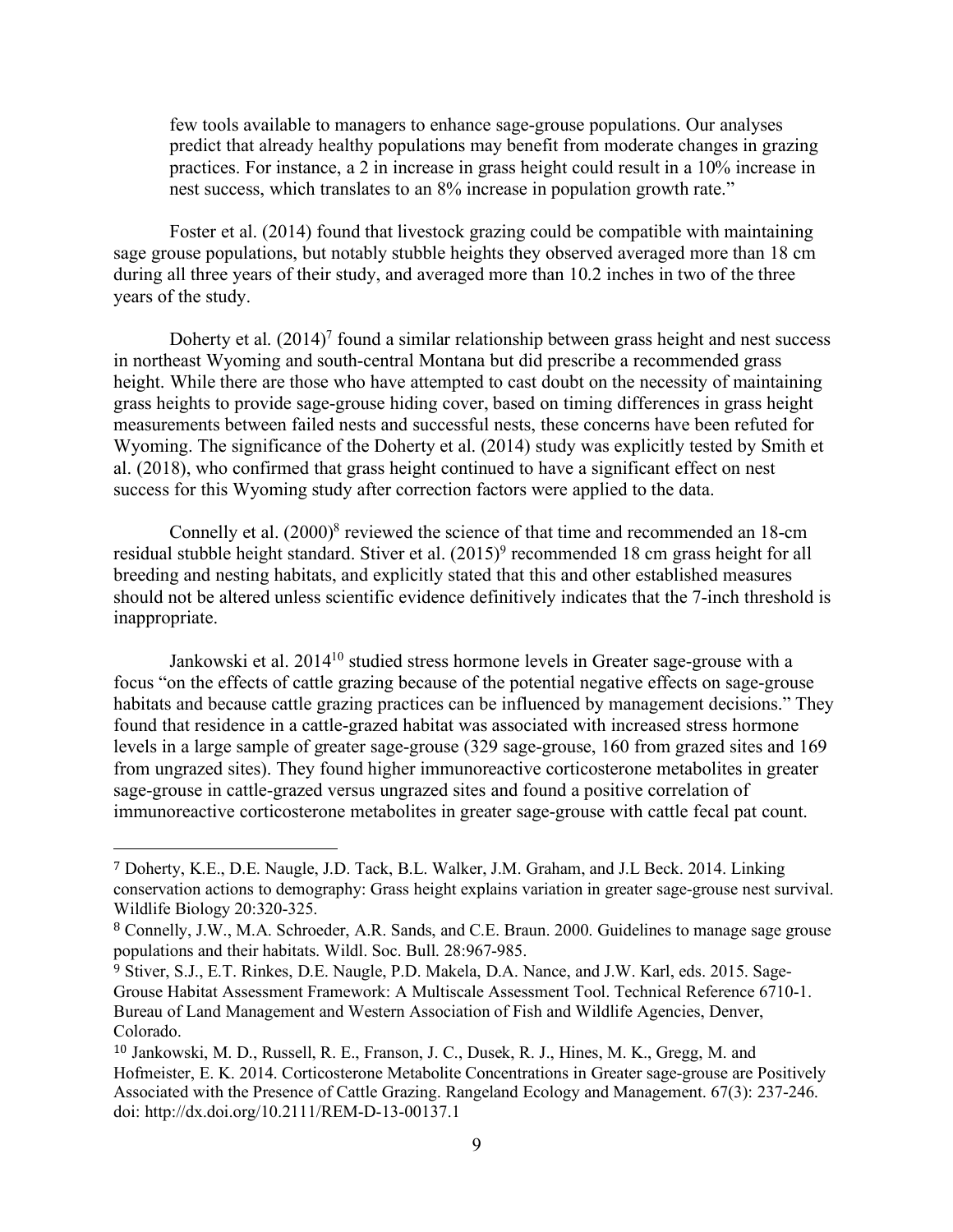The analysis should also consider the impacts of infrastructure associated with increased grazing. New water developments facilitate sage-grouse predators and predation. Ravens are significant predators on sage-grouse eggs and chicks. They are visual foragers and use man made structures as perch sites to increase their visual fields. There is published evidence that ravens show a preference for developed livestock waters rather than natural springs as a water source (Knight et al. 1998).<sup>11</sup> Livestock presence is already beneficial to ravens, coyotes, and other subsidized predators in other ways, for example by providing carcasses and disturbances that facilitate raven presence and foraging. There is also the risk that adding new developed waters may encourage raven use of the allotment and thus facilitate the distribution of West Nile Virus across the allotment carried by affected ravens. Livestock infrastructure and livestock themselves also promote increases in ravens (Coates et al. 2016).<sup>12</sup>

Water developments indirectly impact sage-grouse in other ways. The addition of manmade water sources may increase the distribution or abundance of West Nile virus mosquito vectors in sage-grouse habitat placing the local sage-grouse population at risk (Walker and Naugle 2011).<sup>13</sup>

Mortality associated with fence collisions can be dramatic in sage-grouse habitat. For example, Stevens  $(2011)^{14}$  found that corrected landscape-scale sage-grouse collision rates ranged from 0.12-0.70 strikes/km in 2009 and 0.18-0.75 strikes/km in 2010 (Stevens 2011 p. 63). Avian fence collision surveys in sagebrush-steppe habitats should be conducted with less than 2-week sampling intervals to reduce the impact of survival bias on collision rate estimates and caution should be used when aggregating or comparing uncorrected collision data from areas with differing vegetation, as detection probabilities are likely different between sites (Stevens et al. 2011 p. 447). Marking fences may help reduce collision rates, but collisions still occurred at marked fences <500 m from large leks and moving or removing fences may be necessary (Stevens et al. 2012 p. 297).<sup>15</sup>

### *Native vegetation communities and soils*

 

The Forest Service must consider the best available science on the impacts to native bunchgrasses and soil crusts, and the attendant increases in invasive annual grasses, from livestock grazing. The literature indicates that livestock grazing is the most important cause of

<sup>11</sup> Knight, R. L, Camp, R. J. and Knight, H. A. L. 1998. Ravens, Cowbirds, and Starlings at Springs and Stock Tanks, Mojave National Preserve, California. Great Basin Naturalist. 58(4): 393-395.

<sup>12</sup> Coates P. S., Brussee, B. E., Howe, K. B., Gustafson, K. B., Casazza, M. L. and Delehanty, D. J. 2016. Landscape characteristics and livestock presence influence common ravens: relevance to greater sage-grouse conservation. Ecosphere, 7(2): e01203. 10.1002/ecs2.1203

<sup>13</sup> Walker, B. L. and Naugle, D. E. 2011. West Nile Virus ecology in sagebrush habitats and impacts on Greater Sage-Grouse populations. Chapter 10, In: Ecology and Conservation of Greater Sage-Grouse: A Landscape Species and Its Habitats.

<sup>14</sup> Stevens, B. S. 2011. Impacts of Fences on Greater Sage-Grouse in Idaho: Collision, Mitigation, and Spatial Ecology. M.Sc. Thesis, University of Idaho.

<sup>15</sup> Stevens, B. S., Reese, K. P., Connelly, J. W. and Musil, D. D. 2012. Greater sage-grouse and fences: Does marking reduce collisions? Wildlife Society Bulletin, 36(2): 297-303.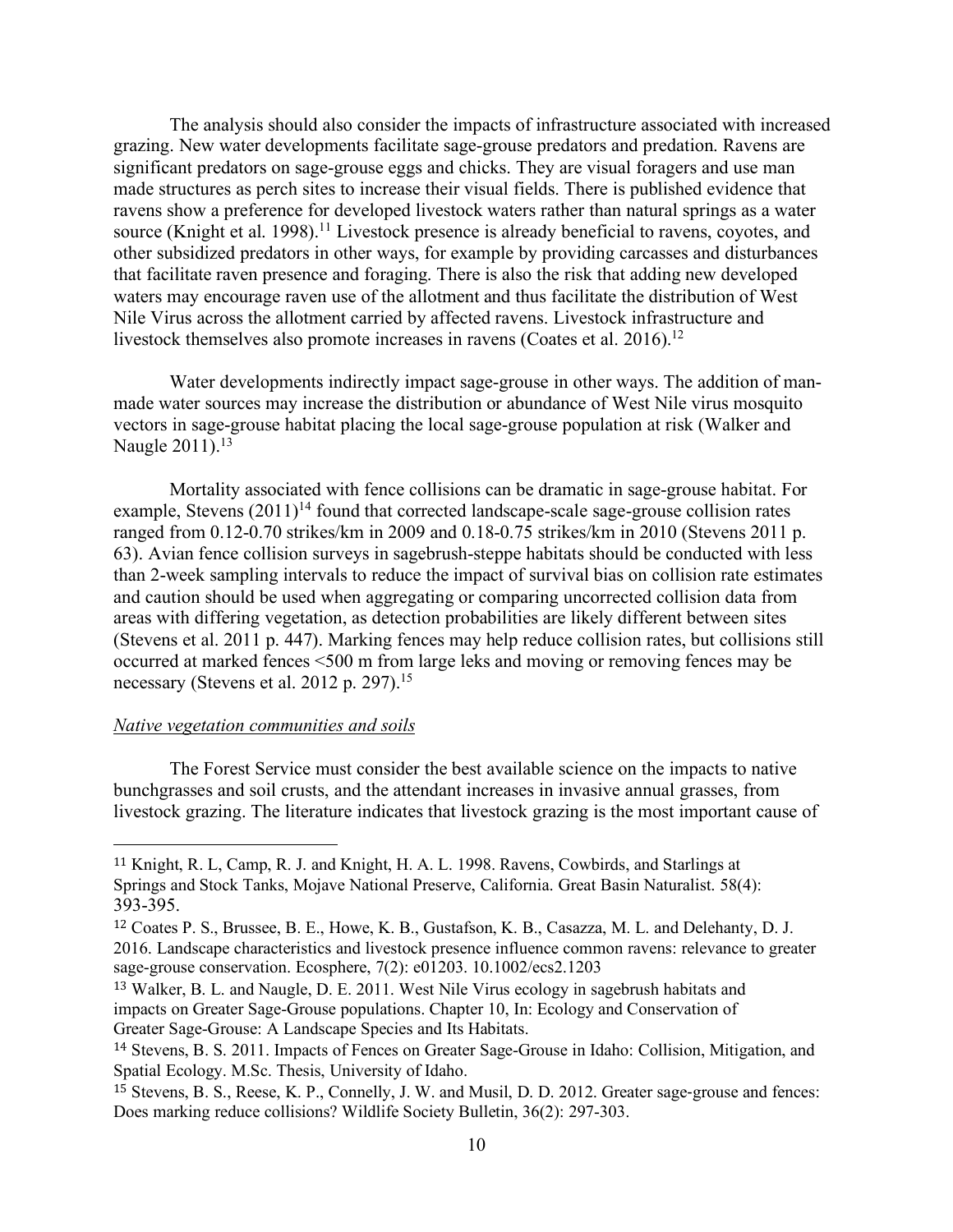the introduction, persistence, and spread of cheatgrass, medusahead wildrye, *Ventenata dubia*, and other invasive annual grasses that have degraded the shrubbsteppe and other habitat in the Great Basin ecosystems across Nevada, and continue to spread.

Biological soil crusts are a natural component of the sagebrush steppe, occurring in the interspaces between shrubs and bunchgrasses. Soil crusts are composed of lichen, moss, algae, fungi, and cyanobacteria (Rosentreter et al. 2007;<sup>16</sup> Belnap et al. 2001).<sup>17</sup> Crusts provide an effective barrier to germination of annual grasses like cheatgrass (Deines et al. 2007).18 Because soil crusts maintain open areas between plants, rather than continuous vegetation, they also act as a deterrent to fire spread (Belnap et al. 2001). Similarly, the presence of native bunchgrasses inhibits germination and growth of cheatgrass (Reisner et al. 2013).<sup>19</sup> Studies have found that intact sagebrush steppe habitat, with presence of shrubs, robust native grasses, and intact soil crusts, effectively deter establishment of cheatgrass and other native grasses (Condon and Pyke  $2018$ <sup>20</sup> Ponzetti 2007).<sup>21</sup> Established bunchgrass outcompetes cheatgrass (Mazzola 2008).<sup>22</sup>

Time-series data and results in Williamson et al.  $(2019)^{23}$  indicate that grazing corresponds with increased cheatgrass occurrence and prevalence regardless of variation in climate, topography, or community composition, and provide no support for the notion that contemporary grazing regimes or grazing in conjunction with fire can suppress cheatgrass.

However, both crusts and bunchgrasses are reduced by grazing pressure. Soil crusts are fragile and easily destroyed by heavy livestock and hooves (Belnap 1995).24 As a result, loss of soil crusts and native bunchgrasses allows cheatgrass to thrive (Reisner et al. 2013; Chambers et

Ecology, Evolution and Conservation Biology. May 2008.

<sup>16</sup> Rosentreter, R. et al. 2007. A field guide to biological soil crusts of western US drylands. U.S. Government Printing Office, Denver, Colorado.

<sup>17</sup> Belnap, J. et al. 2001. Biological Soil Crusts: Ecology and Management. BLM TR 1730-2 (2001). U.S. Department of Interior.

<sup>18</sup> Deines, L. et al. 2007. Germination and Seedling Establishment of two annual Grasses on Lichendominated Biological Soil Crusts. Plant Soil (2007) 295:23–35. DOI 10.1007/s11104-007-9256-y

<sup>19</sup> Reisner, M. D., Grace, J. B., Pyke, D. A. and Doescher, P. S. 2013. Conditions favouring *Bromus tectorum* dominance of endangered sagebrush steppe ecosystems. Journal of Applied Ecology, 50(4): 1039-1049. doi: 10.1111/1365-2664.12097

<sup>20</sup> Condon, L.A. & Pyke, D.A. Fire and Grazing Influence Site Resistance to *Bromus tectorum* Through Their Effects on Shrub, Bunchgrass and Biocrust Communities in the Great Basin (USA). Ecosystems (2018) 21: 1416

<sup>21</sup> Ponzetti, Jeanne M., Bruce McCune, David A. Pyke. 2007. Biotic soil crusts in relation to topography, cheatgrass and fire in the Columbia Basin, Washington. The Bryologist, 110(4):706-722

<sup>22</sup> Mazzola, M. et al. SPATIO-TEMPORAL HETEROGENEITY AND HABITAT INVASIBILITY IN SAGEBRUSH STEPPE ECOSYSTEMS: A dissertation submitted in partial fulfillment of the requirements for the degree of Doctor of Philosophy in

<sup>23</sup> Williamson, M.A. et al. (2019). Fire, livestock grazing, topography, and precipitation affect occurrence and prevalence of cheatgrass (Bromus tectorum) in the Central Great Basin, USA. Biol Invasions. https://doi.org/10.1007/s10530-019-02120-8

<sup>24</sup> Belnap, J. 1995. Surface Disturbances: Their Role in Accelerating Desertification. Environmental Monitoring and Assessment. 37: 39–57.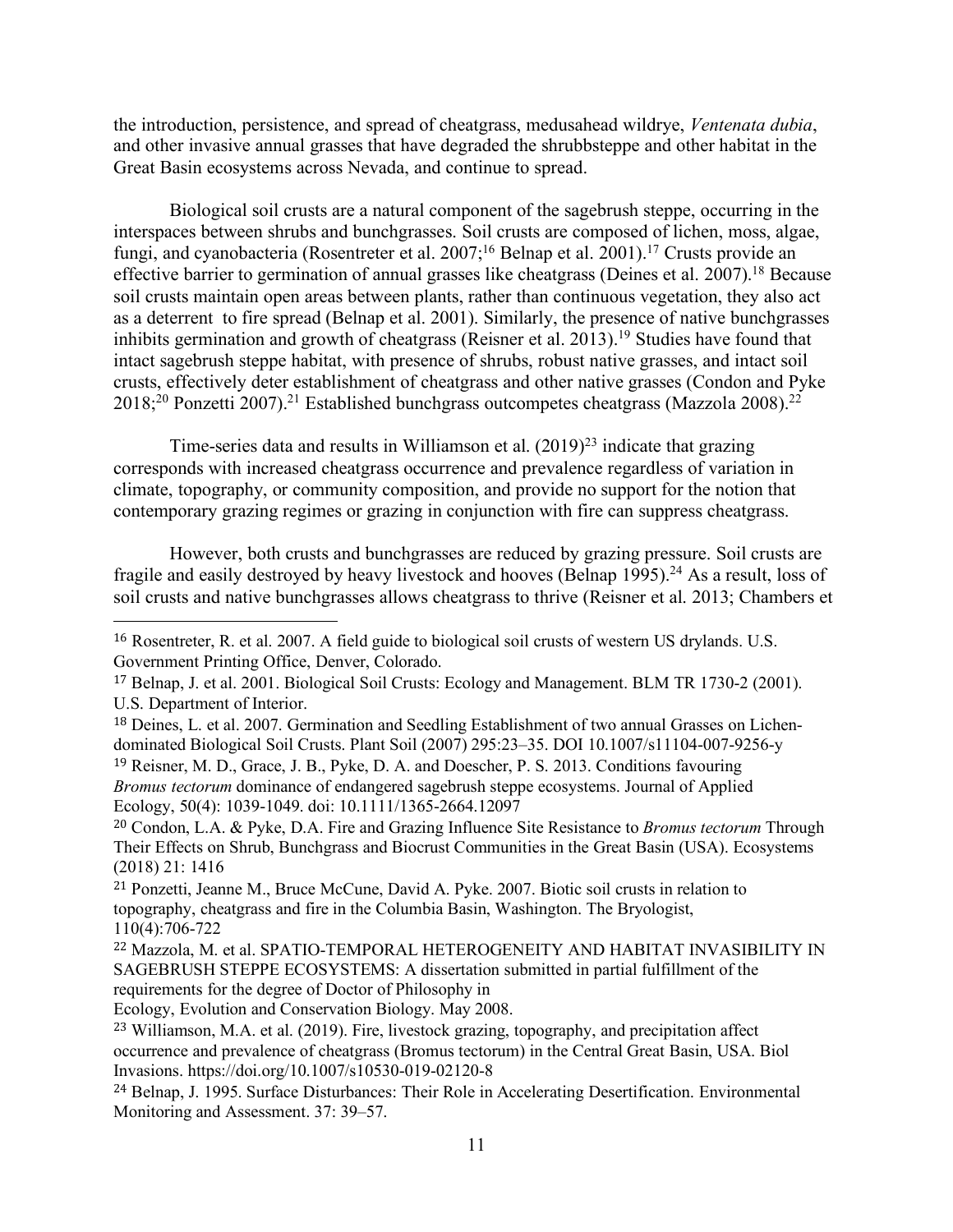al.  $2007<sup>25</sup>$  Condon and Pyke 2018). Forest Service research has shown that rest from grazing can lead to "substantial recovery" of biological crusts.26

Another study, Root et al.  $(2019)$ ,<sup>27</sup> published in Ecological Applications, sampled random sites in Idaho's Snake River Plain, and measured biocrust communities and vegetation across low, medium, and high grazing intensities. They found biocrust cover and species richness negatively related to grazing intensity, with plots with the lowest grazing intensity having highest biocrust diversity and cover. Additionally, they found that exotic annual grasses were substantially more abundant in plots with higher grazing intensity. Their results indicated that reduction of biocrust cover and richness favored exotic annual grasses and disfavored perennial grasses, highlighting the importance of biocrust cover in maintaining site resistance to invasion by exotic annual grasses.

Livestock preferentially graze the large, native bunchgrasses that are naturally present in the sagebrush steppe. Because of this preferential emphasis on native species, Young  $(1992)^{28}$ cautioned that "[c]ontinued grazing of medusahead-dominated grasslands is extremely deleterious on remnant perennial grasses because of differential grazing preference." Young and Clements, 2007: 19<sup>29</sup> state that: "Once the cheatgrass is mature, the still green native perennial grasses are selectively overgrazed by cattle. If the density of native perennials is low, even low levels of trespass grazing are sufficient to selectively over-utilize the native perennial grasses." Native bunchgrasses in the Great Basin evolved without significant herbivory and there therefore highly sensitive to grazing, diminishing or disappearing when grazed by livestock (Mack and Thompson  $1982$ ;<sup>30</sup> Anderson  $1991$ ;<sup>31</sup> Reisner et al. 2013).

## *Pygmy Rabbit*

 

Like the greater sage grouse, pygmy rabbits are sagebrush obligates. Consequently, pygmy rabbits face many of the same threats as sage grouse, including extensive habitat modification due to livestock grazing. Because grazing on the Humboldt Toiyabe National Forest is widespread, there is "substantial concern about the species' capability to persist over

e02016.https://esajournals.onlinelibrary.wiley.com/doi/full/10.1002/eap.2016

<sup>25</sup> Chambers, J. et al. 2007. What makes Great Basin Sagebrush Ecosystems Invasible by *Bromus tectorum*? Ecological Monographs, 77(1), 2007, pp. 117–145. The Ecological Society of America <sup>26</sup> J.H. Kaltenecker, et al., *Biological Soil Crusts in Three Sagebrush Communities Recovering From a Century of Livestock Trampling*, SHRUBLAND ECOTONES, RMRS-P-11 222-226 (USDA Forest Service, Rocky Mountain Research Station, Ogden, Utah 1999).

<sup>27</sup> Root, H., Miller, J., and Rosentreter, R. 2019. Grazing disturbance promotes exotic annual grasses by degrading soil biocrust communities. Ecological Applications, 0,(0), 2019,

<sup>28</sup> Young, J.A. 1992. Ecology and Management of Medusahead (*Taeniatherum Caput-Medusae* SSP. *Asperum*) Great Basin Naturalist, 52(3) pp.245-252.

<sup>29</sup> Young, J.A and Clements, C.D. Cheatgrass and Grazing Rangelands. Rangelands, 29 ()6: 15-20. December 2007.

<sup>30</sup> Mack, R. and Thompson, J. Evolution in Steppe with few large, hooved mammals. American Naturalist, Vol. 11, No. 6. June 1982.

<sup>31</sup> Anderson, Loren D. 1991. Bluebunch wheatgrass defoliation: effects and recovery a review. BLM, Salmon, Idaho. BLM-ID-PT-91-010-4350.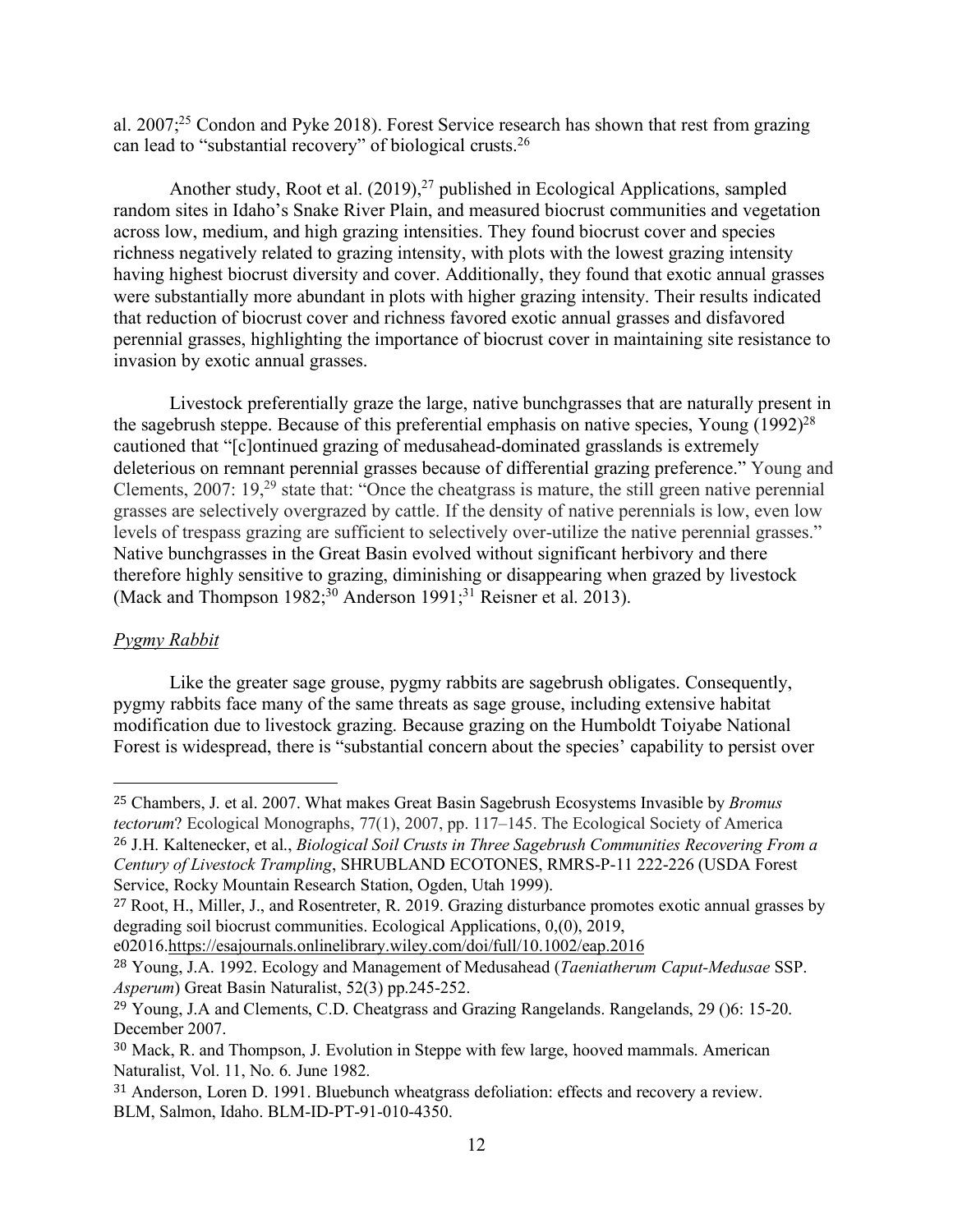the long-term in the plan area." 36 C.F.R. § 219.9. The Forest should therefore commit to maintaining a viable population of this rare and important indicator species. *See id*. Livestock grazing has been shown to adversely affect pygmy rabbits in several ways. For instance, there is considerable evidence that livestock trample and destroy pygmy rabbit burrows. Pygmy rabbits dig simple shallow burrows in relatively deep, loose soils.<sup>32</sup> Entrances to burrows may be concealed at the base of sagebrush plants. *Id.* Consequently, cattle can directly damage pygmy rabbit borrows through trampling. Austin  $(2002)^{33}$  documented cattle trampling of active burrows on public lands in southern Idaho. The burrows were subsequently abandoned. It is extremely likely the same phenomenon would occur on the project area, and such impacts must be analyzed.

Livestock can also alter the structure of the sagebrush habitats on which pygmy rabbits depend. Direct impacts include: structural damage to dense stands of sagebrush by livestock, removal of current herbaceous growth or residual cover of native grasses and forbs, and increases in the density and distribution of various invasive weed species. In general, grazing removes vegetative cover, including shrub cover, which leaves pygmy rabbits vulnerable to both areal and ground predators.<sup>34</sup> Cattle also compete directly with pygmy rabbits for forage. Male pygmy rabbits tend travel longer distances in recently grazed areas, where the nutritional value of preferred native grasses and forbs tends to be less. In addition, pygmy rabbits in recently grazed areas tend to make greater use of sagebrush for summer forage than their counterparts in ungrazed areas. *Id.* at 10388.

## *Migratory birds and small mammals*

What are potential impacts to migratory birds and their habitats? Many species are ground-nesting or nest low in shrubs (Dobkin and Sauder 2004).35 What are the impacts to rodents and other small mammals from removal of grass and vegetation by grazing? What about the myriad species that rely on small mammals as a food source? The EIS must analyze the impacts of intensive spring grazing on these species.

## *Aspen*

These allotments contain very large stands of aspen, with the Table Mountain area an impressive and rare example of very extensive aspen stands in the Great Basin. Cattle can heavily impact aspen stands by browsing on saplings, grazing on understory plants, breaking branches, disturbing and trampling the ground. The Forest should propose management guidelines to prevent cattle from impacting these recovering aspen stands, and halt any

<sup>32</sup> U.S. Fish & Wildlife Serv., Final Rule to List the Columbia Basin Distinct Population Segment of the Pygmy Rabbit (*Brachylagus idahoensis*) as Endangered, 68 Fed. Reg. 10388, 10400 (2003).

<sup>33</sup> M. Austin, An Inventory of *Brachlylagus idahoensis* Within Selected Study Areas of the Shoshone BLM Field Office. (Red Willow Research, 2002).

<sup>34</sup> U.S. Fish & Wildlife Serv. (2003), *supra* at 10400.

<sup>35</sup> Dobkin, D. S. & Sauder, J.D. 2004. Shrubsteppe Landscapes in Jeopardy: Distributions, Abundances, and the Uncertain Future of Birds and Small Mammals in the Intermountain West. High Desert Ecological Research Institute. Bend, OR.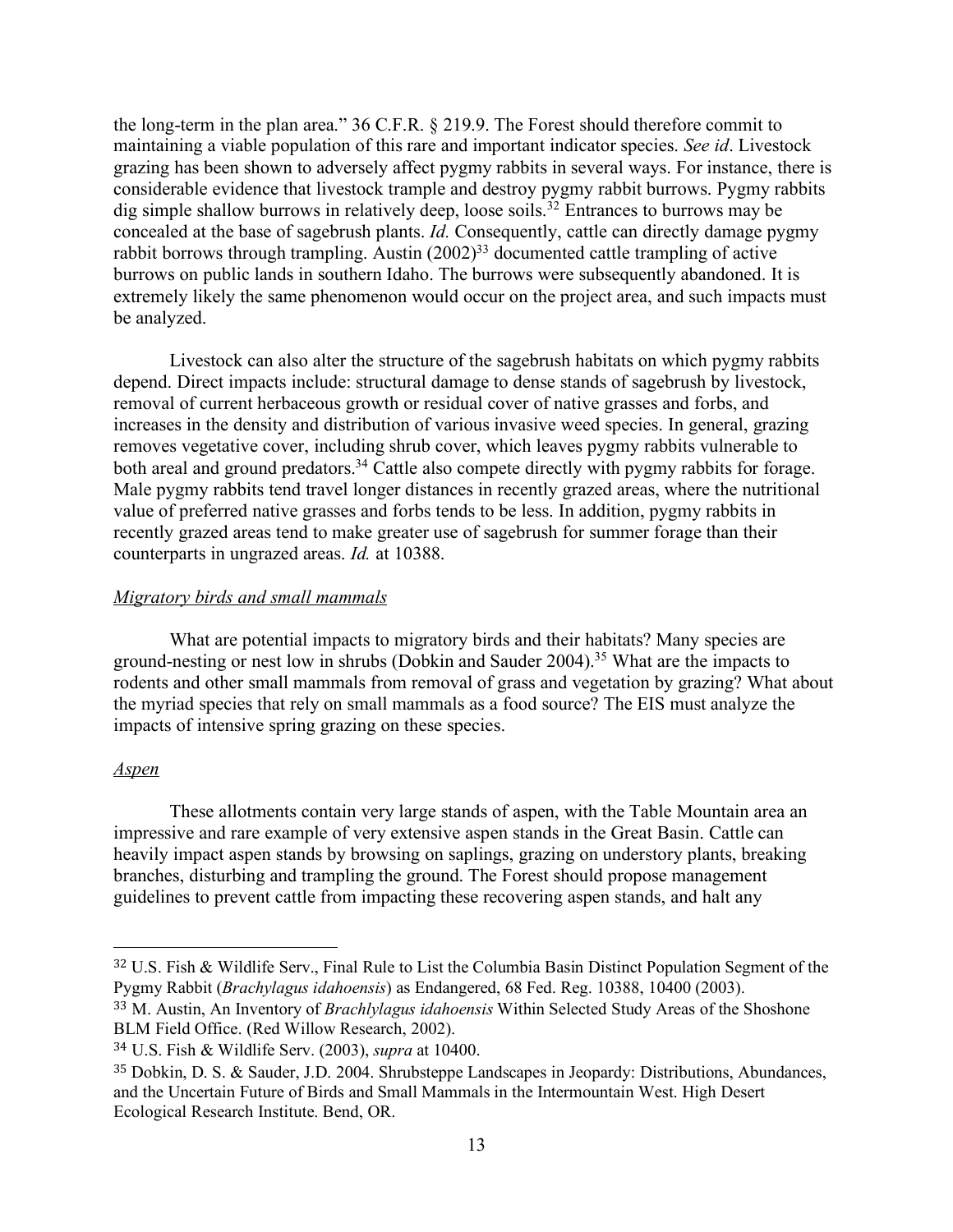progression to at-risk status and loss of regeneration and diversity of age classes. Bare ground should not exceed 5%.

## *Cultural Resources*

These areas, including Table Mountain wilderness, contain arborglyphs dating to the 1911 or earlier, many from basque sheepherders. These must be inventories, surveyed, and protected from livestock.

## *Bighorn sheep*

Westwide, bighorn sheep populations have declined by more than 90% since the midnineteenth century, and bighorn sheep overall distribution has been reduced to less than 30% of the species' historic range.36 The primary causes of historic bighorn sheep declines include livestock diseases, overhunting, and forage competition with livestock.<sup>37</sup>

Bighorn sheep remain at risk of disease from livestock pathogens throughout the West, with authorized grazing on public lands a limiting factor for many populations. Large areas of historic bighorn sheep habitat are unavailable for recolonization or artificial restocking due to the presence of livestock, including many areas in Nevada.<sup>38</sup> It is NDOW's policy that "[t]he Division will increase bighorn populations of all subspecies statewide to a level where all habitats are occupied and each herd is self-sustaining.<sup>"39</sup>

Bighorn sheep are listed as a BLM Sensitive Species in Nevada, a Nevada state Species of Greatest Conservation Need, and a U.S. Fish and Wildlife Service Species of Concern. Bighorn sheep are a Forest Service Sensitive Species in Region 4, and are subject to management direction contained in FSM 2670. This includes direction to:

1. Assist states in achieving their goals for conservation of endemic species.

2. Review programs and activities as part of the National Environmental Policy Act of 1969 process through a biological evaluation, to determine their potential effect on sensitive species.

3. Avoid or minimize impacts to species whose viability has been identified as a concern.

4. Analyze, if impacts cannot be avoided, the significance of potential adverse effects on the population or its habitat within the area of concern and on the species as a whole. (The line officer, with project approval authority, makes the decision to allow or disallow impact, but the decision must not result in loss of species viability or create significant trends toward federal listing.)

<sup>36</sup> U.S. Forest Service. (2009). Addition of Big Horn Sheep to the Forest Service Intermountain Region Sensitive Species List.

<sup>37</sup> Besser, T., Cassirer, F., Highland, M., Wolff, P., Justice-Allen, A., Mansfield, K., Davis, M., Foreyt, W. (2013). Bighorn sheep pneumonia: Sorting out the cause of a polymicrobial disease. Preventive Veterinary Medicine, 108, 85–93.

<sup>38</sup> NDOW. (2001). Bighorn Sheep Management Plan.

<sup>39</sup> *Id*.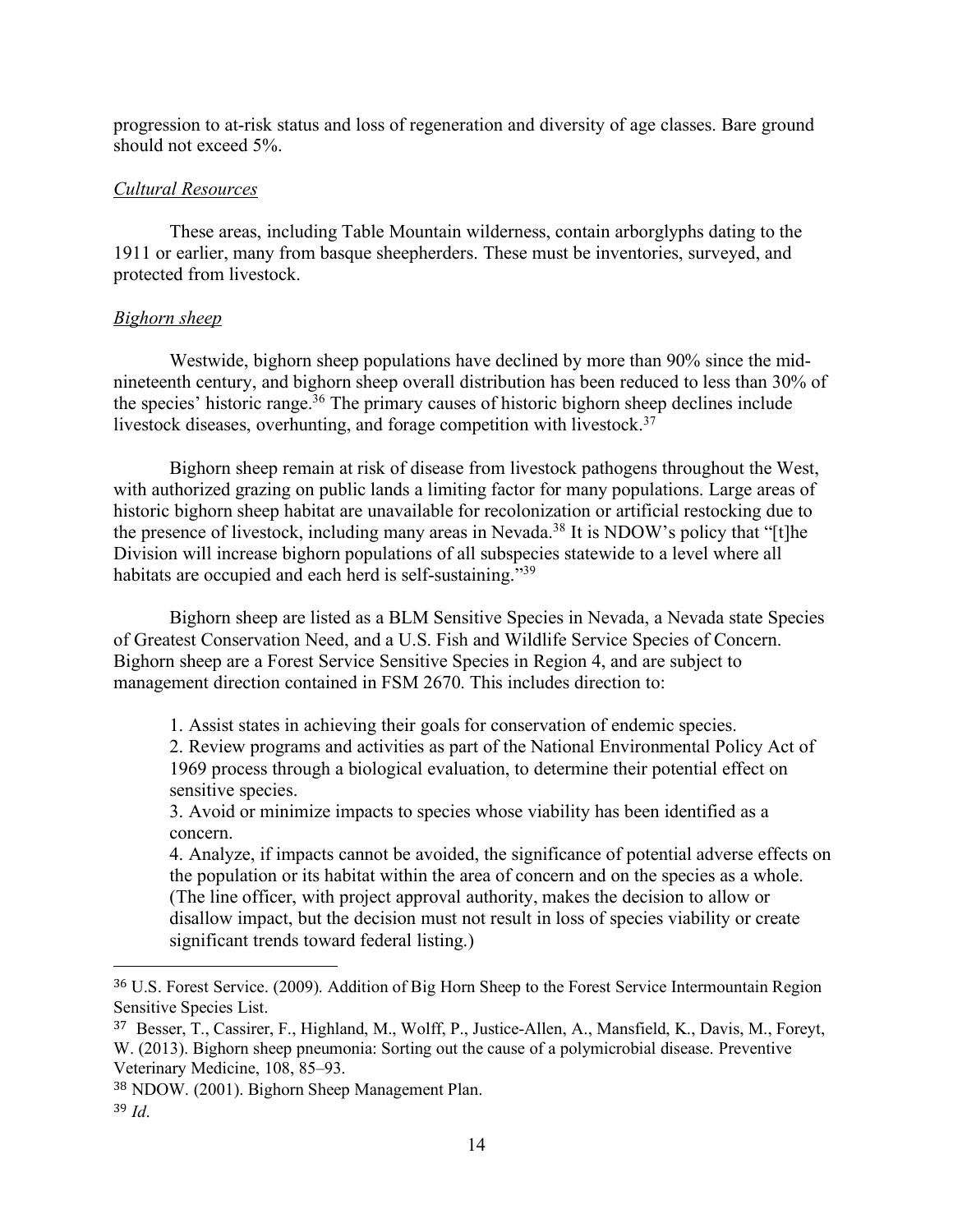5. Establish management objectives in cooperation with the states when projects on National Forest System lands may have a significant effect on sensitive species population numbers or distributions. Establish objectives for federal candidate species, in cooperation with the FWS or NOAA Fisheries and the states.

Cattle grazing has the potential to negatively impact bighorn populations: cattle are known to carry pathogens that can be transmitted to bighorn sheep, cattle may displace bighorn sheep from optimal habitats, reducing foraging efficiency, and cattle contribute to the spread of noxious weeds which outcompete native vegetation, degrade bighorn sheep habitat, and increase fire risk.

Cattle have been implicated in pneumonia-related die-offs of bighorn sheep, as well as in outbreaks of Bovine Viral Diarrhea and other diseases impacting wild sheep. Bovine respiratory syncytial virus (BRSV) and bovine parainfluenza virus 3 have been identified as coagents in pneumonia outbreaks in bighorn sheep populations, affecting bighorn herds exposed to primary agents *Mycoplasma ovipneumoniae* and *Mannheimia haemolytica.40* <sup>41</sup> *Mannheimia haemolytica* originating in cattle is believed to have been a primary respiratory disease agent in at least one bighorn sheep pneumonia outbreak.42

Cattle can transmit Bovine Respiratory Syncytial Virus and bronchopneumonia to bighorn sheep (Spraker et al. 1986, Wolfe et al. 2010). Wehausen (1986) discussed other nonnative pathogens possibly transmitted from cattle to desert bighorn sheep, including epizootic hemorrhagic disease, blue tongue (commonly carried by cattle), and parainfluenza-3, which have all been implicated in the suppression of lamb recruitment. These may have been vectored by gnats. More research is needed. Wehausen (ibid., 22-23) stated that removal of the possible disease reservoirs in domestic cattle could relieve the local desert bighorn population from a significant stressor that "might produce a significant change in the demography of the bighorn population."

There is evidence of cattle displacement of newly re-introduced bighorn sheep, in an Idaho study of California bighorn sheep. Bisonette and Steinkamp (1996) found that bighorn sheep movement increased when cattle were moved closer. When cattle were moved to within 800m, bighorn left the area. Personnel associated with moving cattle may have played a role in bighorn sheep sensitivity, which raises the question of how trucking in cattle, building new developments, range riders, and other livestock management activities will impact bighorn sheep. The authors conclude that, "Avoidance has implications for reintroductions of bighorn

<sup>40</sup> Spraker, T., Collins, J., Adrian, W., Otterman, J. (1986). Isolation and serologic evidence of a Respiratory Syncytial Virus in bighorn sheep from Colorado. Journal of Wildlife Diseases, 22(3), 416- 418

<sup>41</sup> Dassanayakea, R., Shanthalingam, S., Herndon, C., Subramaniam, R. Paulraj K. Lawrence, Bavananthasivam, J., Cassirer, F., Haldorson, G., Foreyt, W., Rurangirwaa, F., Knowles, D., Besser, T., Srikumaran, S. (2010). Mycoplasma ovipneumoniae can predispose bighorn sheep to fatal Mannheimia haemolytica pneumonia. Veterinary Microbiology, 145, 354–359.

<sup>42</sup> Wolfe, L. Diamond, B., Spraker, T., Sirochman, M., Walsh, D., Machin, C., Bade, D., Miller, M. (2010). A bighorn sheep die-off in southern Colorado involving a Pasteurellaceae strain that may have originated from syntopic cattle. Journal of Wildlife Diseases, 46(4), 1262-8.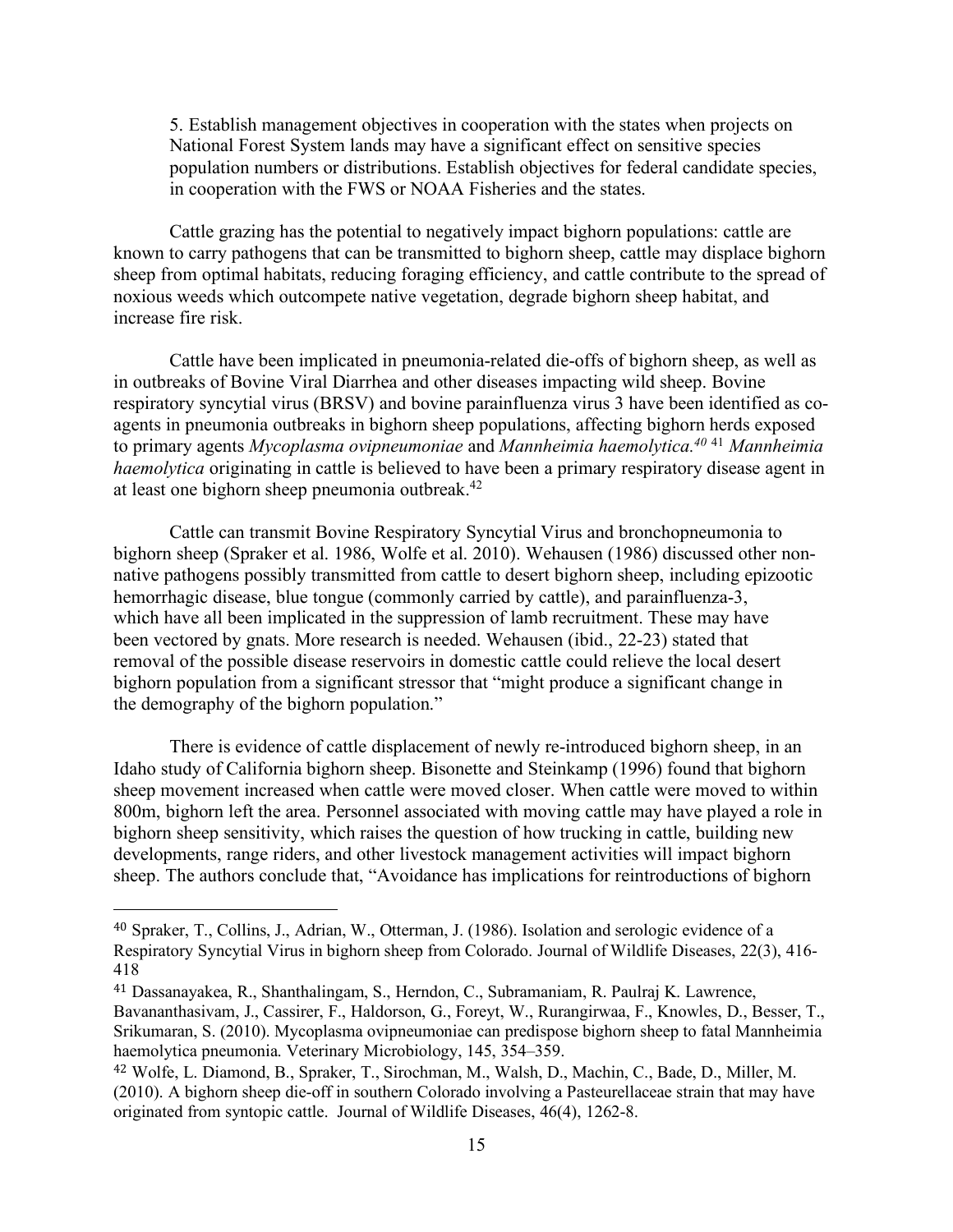sheep. The total area of potential habitat may not be used by sheep if livestock are present" (ibid.: 323).

There is literature on interference competition between bighorn sheep and cattle, social intolerance behavior (especially by ewes), competition for water sources (especially during drought years), carrying capacity of shared bighorn-cattle ranges, cattle straying farther into bighorn sheep ranges, and other bighorn-cattle interactions. This must also be analyzed.

Disease transmission from domestic sheep grazing is a significant threat to bighorn, and domestic cattle also have the potential to transmit disease bighorn sheep. The analysis should include detailed mapping of bighorn critical habitat, herd units, and movement with respect to allotment boundaries, roads, proposed new fences, water developments, and any salt supplements.

The Sierra Bighorn Sheep Recovery Plan (2007), Appendix B, at 105 states:

The impacts of domestic cattle (*Bos taurus*) grazing within bighorn sheep habitat have not been well documented. Bighorn sheep may avoid areas where cattle are grazed and not return to those areas for long periods after cattle are removed (King and Workman 1984). The potential for cross species transmission of diseases between cattle and wild ungulates may vary with local environmental conditions. Bovine viral diarrhea causes a complex of respiratory diseases, gastrointestinal diseases, and reproductive failure and may be transmitted between species. Hemorrhagic disease and pneumonia resulting from bluetongue virus (BTV) infection have been reported in bighorn sheep (Robinson et al 1967, Noon et al 2002). Because of prolonged viremia, cattle may be an important reservoir of BTV for *Culicoides* vectors (Osburn 2000) and, thus, a potential source of infection for other wild and domestic ungulates in areas climatically suitable for *Culicoides*. Singer et al (1997) studied cattle, bighorn sheep and mule deer (*Odocoileus hemionus*) in an area where the three species were known to utilize common areas. Only cattle were seropositive to BTV but deer and bighorn sheep were seropositive to *Babesia* sp. and *Psoropte*s mites were found only on bighorn sheep. Singer et al. (1997) concluded that cattle, deer, and bighorn sheep did not share similar patterns of exposure to the three pathogens and, thereby, proposed that cattle did not constitute a health risk for bighorn sheep in that area. Foreyt (1994) reported no adverse effects on healthy bighorn sheep in one co-pasturing study with domestic cattle. In a follow-up study, however, one of five bighorn sheep co-pastured with cattle developed a fatal pneumonia and died on day 6 post introduction (Foreyt and Lagerquist 1996). Although cattle may carry *Pasteurella* spp. that are pathogenic to bighorn sheep, those authors hypothesized that "the nose to nose contact required for transmission of *P. haemolytica* (renamed *Mannheimia haemolytica*) is less likely to occur between bighorn sheep and cattle" than with domestic sheep because the social interactive behavior between bighorn sheep and cattle is less likely to result in nose to nose contact. They recommended that further studies be conducted to determine the compatibility of bighorn sheep and domestic cattle. Based on the limited information currently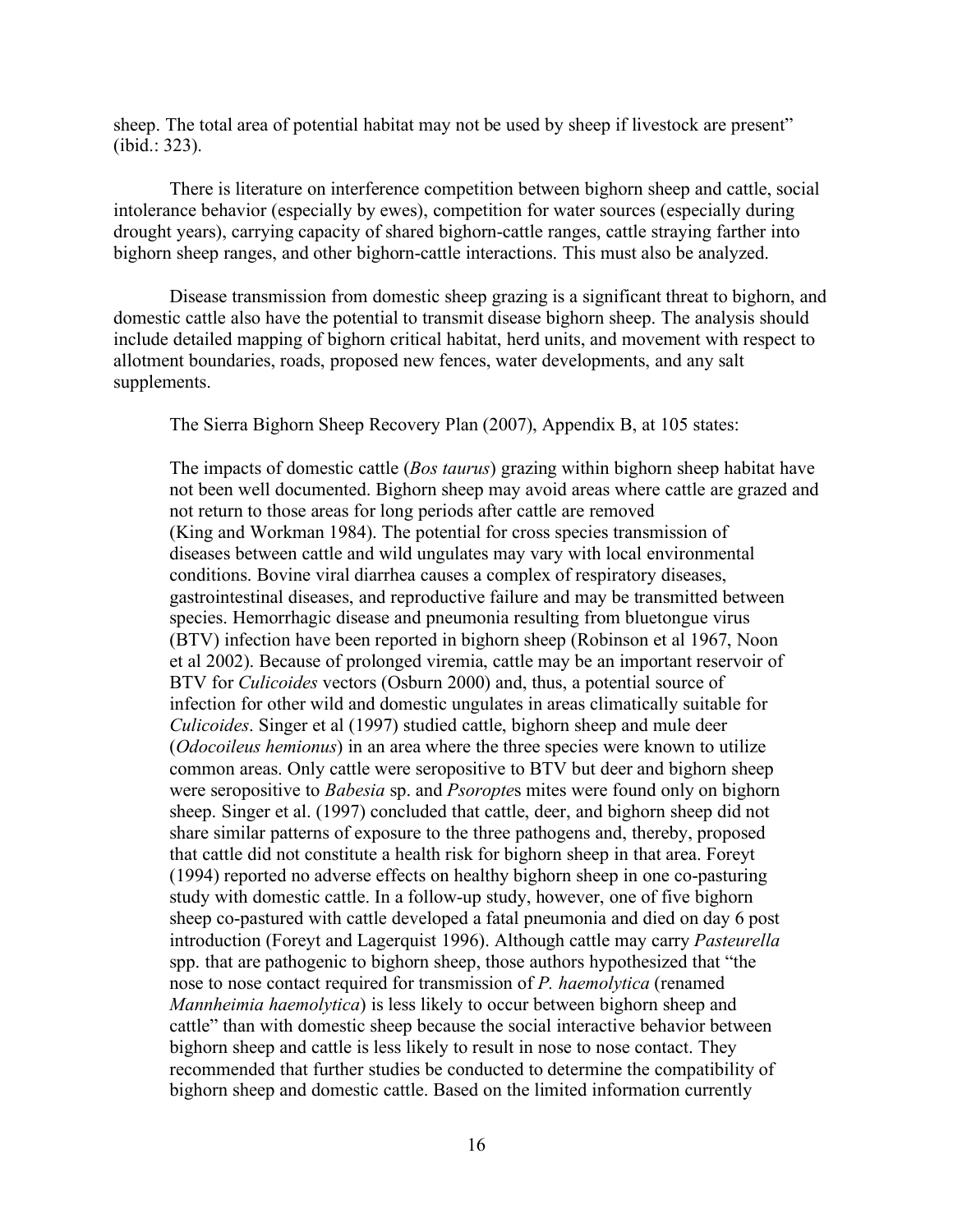available, there is insufficient evidence to exclude cattle grazing in or near bighorn sheep habitat based on disease considerations. **However, if cattle grazing increases in proximity to bighorn sheep, disease considerations should be reconsidered**. (Emphasis ours)

We are concerned with the reintroduction of cattle grazing in proximity to bighorn sheep populations in the Toquima and Monitor Ranges. According to the Nevada Big Game Status Book,<sup>43</sup> the Toquima Range has a robust herd of desert bighorn sheep numbering over 450 animals. The herd that includes the Monitor Range is smaller, numbering about 175 in the last survey.

The Forest Service should require annual testing of any cattle before they are allowed in these allotments for these and other diseases that could potentially spread to bighorn. Vaccinations of cattle are apparently not viable, but this should be discussed in any environmental review. A No Livestock Alternative should also be explored.

#### *Fisheries*

What fish species, if any, can be found on the allotments? Can historic Lahontan cutthroat habitat be found here? What impacts will grazing have on stream habitat?

## *Pollinators*

The Forest Service should consider the impacts to pollinators, which may be significantly, and negatively, impacted by commercial grazing of livestock.

### *Water Quality*

 

The Forest Service must consider exclusion of grazing from all springs, seeps, wet meadows and other wetlands and buffers in all these allotments. These water resources and riparian areas provide a myriad of important values to both wildlife and people. Water resources are particularly attractive to cattle and suffer proportionally greater impacts from cattle grazing. Based on this, exclusion of grazing from all water resources including riparian areas, wet montane meadows, springs, and wetland buffer areas should be considered in each alternative in the NEPA documents for all of these allotments. Cattle accessing springs, creeks and riparian areas are known to impact water quality as well as the bed and banks leading to increased potential for erosion, headcutting, and streambank alterations leading the increased siltation and bacterial water pollution as well.

Microbial and nutrient pollution by livestock grazing on public lands degrades water quality, threatening human and ecological health. Some of the contaminants of concern include fecal indicator bacteria (FIB), fecal coliform (FC) and *Escherichia coli* (*E. coli*), as well as nitrogen (N) and phosphorus (P). FIB are regulated in an attempt to safeguard public health from waterborne pathogens such as *Cryptosporidium*

<sup>43</sup> Available at http://www.ndow.org/Education/Publications/Big\_Game\_Status\_Book/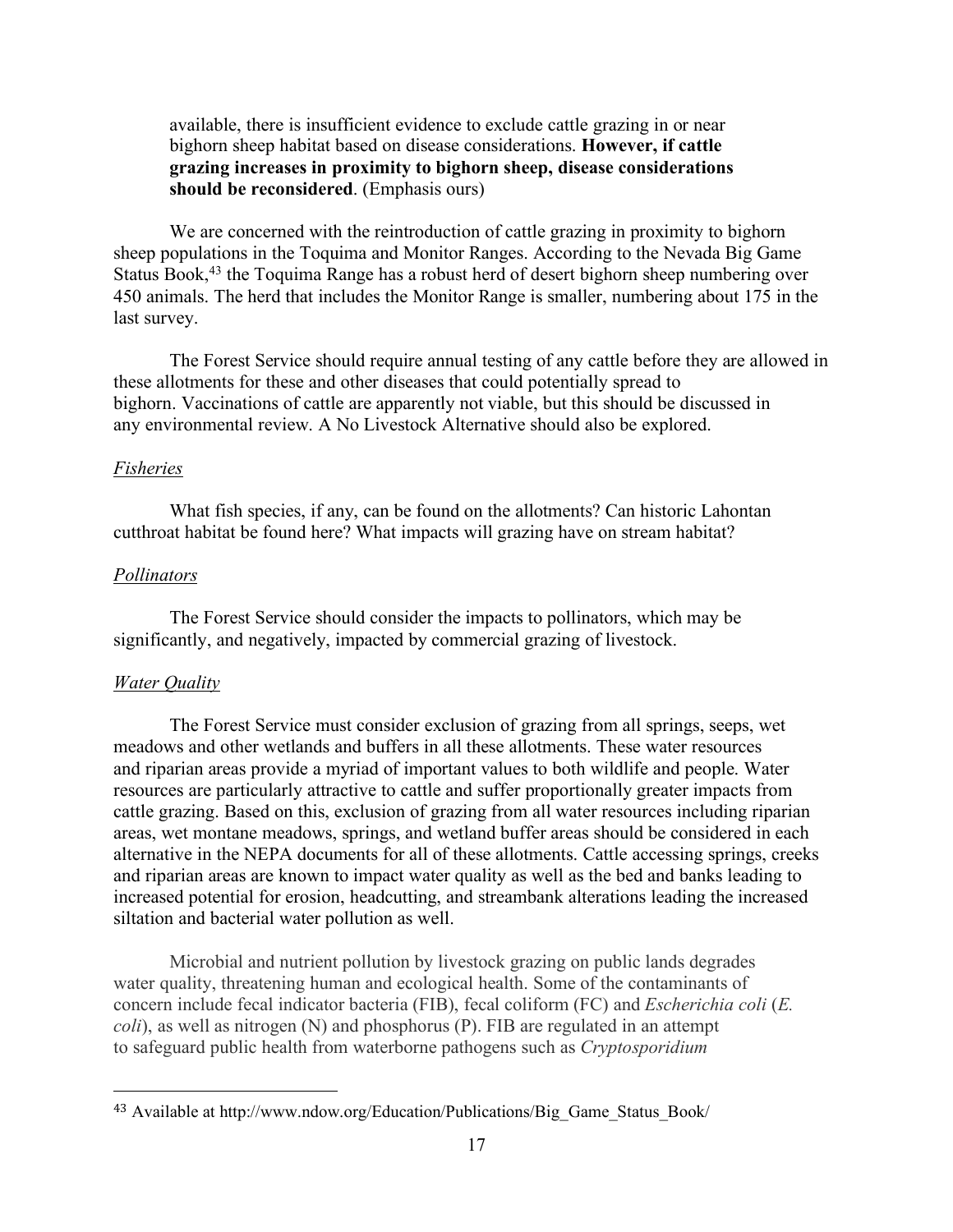*parvum* and *E. coli* and human enteroviruses including adenoviruses and coliphages.

Cattle may preferentially use key grazing areas that are often relatively small, stream-associated meadows and riparian areas that are preferentially grazed by cattle due to high forage quantity and quality and drinking water availability. The Forest must provide baseline data on water quality and, if cattle grazing is permitted, require frequent monitoring to measure water quality in these areas, protect water quality, and prevent eutrophication of streams. *E. coli* are indicators of fecal contamination and therefore can provide accurate assessment of water quality conditions and human health risks. In addition, aquatic macroinvertebrate metrics must be sampled to provide baseline data and, if cattle grazing is permitted, to monitor stream water quality and watershed conditions.

Measures of water quality in all streams should be taken currently, and monitored in the future if cattle are permitted. These measures should include temperature, turbidity, nitrate, dissolved oxygen, and fecal coliform.

How does the proposed action ensure water quality and compliance with state and federal water quality standards? How does the proposed action incorporate Region 4 Best Management Practices?

#### *Ungulates*

On March 20, 1976 at the conclusion of the 41st annual North American Wildlife and Natural Resources Conference in Washington D.C., R.J. Smith of the US Fish and Wildlife Service noted<sup>44</sup>: "Livestock grazing is the single most important factor limiting wildlife populations in the West; it has been and continues to be administered without adequate consideration for wildlife, especially on federally owned lands." *Id at 177.* 

The Monitor Range in particular is a well-known and highly productive elk range. Reintroducing livestock to these six allotments would be a travesty for elk and deer populations here. On a recent field visit (May 2021), WWP found evidence of healthy elk populations and taking historic drought conditions into account, an ecosystem in recovery. Ungulates play an important role in the local ecosystem, where livestock do not. The Forest Service should closely study a no grazing alternative to protect elk population on behalf of the ecosystem but also for hunters and recreationists who appreciate sharing wild places with native wildlife. To unduly harm these elk populations through the reintroduction of livestock grazing would be a disservice to the ecosystem and the public.

Elk and deer densities are known to decrease significantly when livestock are introduced to an area. Take for example the results of Kenneth Clegg's Master's Thesis<sup>45</sup> with Utah State

<sup>44</sup> Smith, R.J. 1977. Conclusion. p. 117-118. In: R.J. smith (ed.), Proc. of a Seminar on Improving Fish and wildlife Benefits in Range Management. U. S. Department of Interior. Fish and Wildlife; Washington, D. C. FWSjOBS-77j1. vi+118pp.

<sup>45</sup> Clegg, Kenneth, "Density and Feeding Habits of Elk and Deer in Relation to Livestock Disturbance" (1994). All Graduate Theses and Dissertations. 969.

https://digitalcommons.usu.edu/etd/969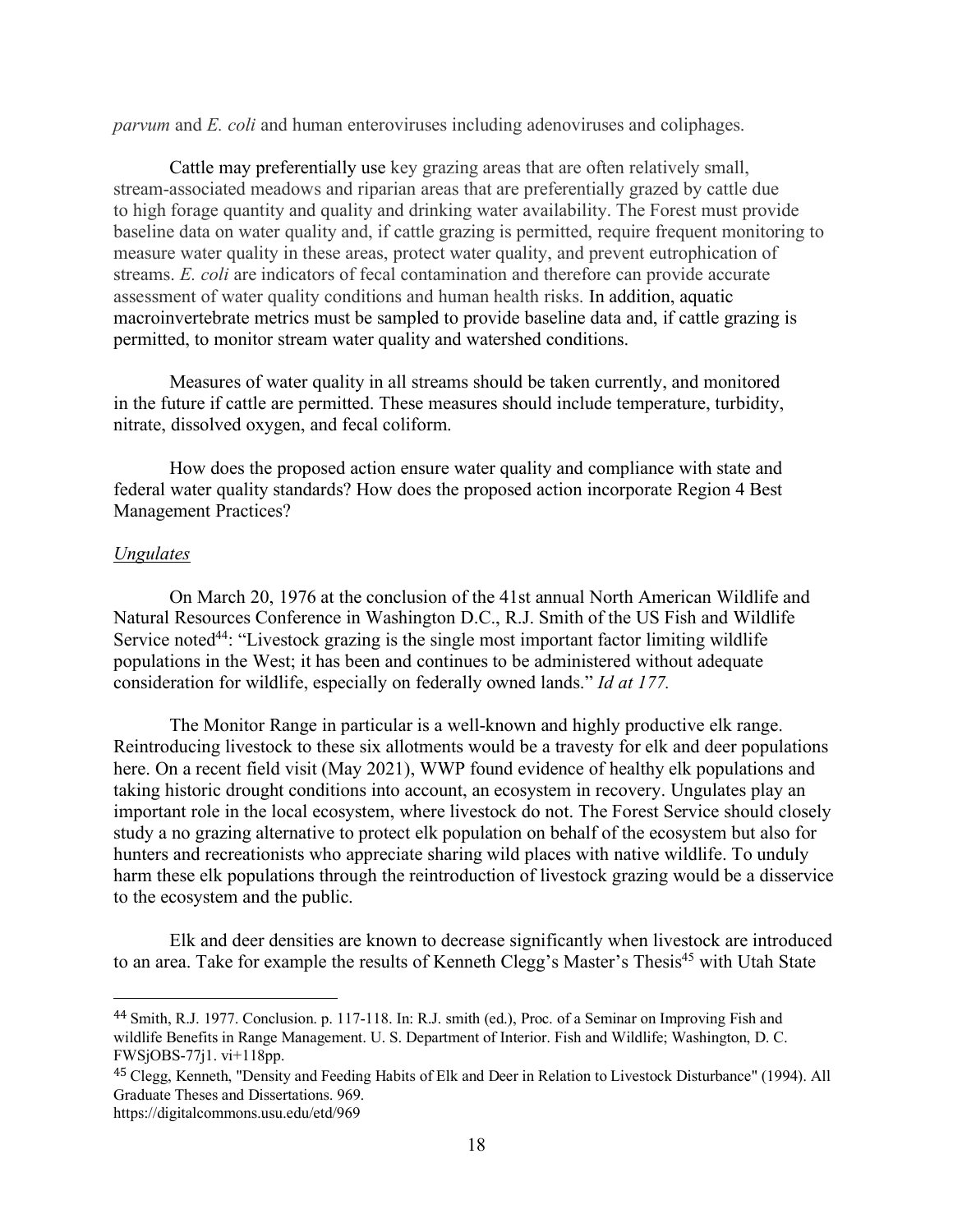University where he studied the impacts of introducing livestock (cattle and sheep) in areas with established elk and mule deer populations. He summed up his results by stating: "Elk and deer densities declined by as much as 92% in response to introduction of livestock, while associated areas where livestock were absent did not show this response." *Id at 9.* Displacement (Stewart  $2002$ <sup>46</sup> and competition for forage due to dietary overlap (Campbell 1983)<sup>47</sup> are important factors to consider.

The Forest Service should closely review all of the literature available concerning livestock/wildlife conflicts. The report *The Effect of Cattle Grazing on Native Ungulates: The Good, the Bad, and the Ugly* By Natalia A. Chaikina and Kathreen E. Ruckstuhl (included in our submission of literature) is a good place to start.

What are the impacts to elk and deer from cattle grazing? Is there adequate forage for livestock given current ungulate densities?

### *Trespass Grazing*

What are the impacts of unauthorized grazing use in these allotments, in addition to the grazing proposed?

### *Climate Change*

 

The analysis should quantify the indirect impacts of increased grazing on climate change. Specifically, what would the impacts be from increased methane production from livestock grazing?48 What are the impacts to carbon sequestration from disruption of soils and vegetation, and the forgone potential of native bunchgrass recovery?49

<sup>48</sup> Steinfeld, H., Gerber, P., Wassenaar, T., Castel, V., Rosales, M., de Haan, C. 2006. Livestock's long shadow Environmental issues and options. 390 pp. Food and Agriculture Organization of the United Nations. (Livestock contribute about 9 percent of total carbon dioxide emissions, but 37 percent of methane and 65 percent of nitrous oxide);

<sup>49</sup> *See e.g.* Beschta et al. 2012, *supra*; Dong Wang, Gao-Lin Wu, Yuan-Jun Zhu, Zhi-Hua Shi. 2014. Grazing exclusion effects on above- and below-ground C and N pools of typical grassland on the Loess Plateau (China). Catena 123 (2014). http://lab.yangling.cn/UploadFile/ea\_201482785433.pdf.; Lei Deng, Zhinan Zhang, Zhouping Shangguan 2014. Long-term fencing effects on plant diversity and soil properties in China. Soil & Tillage Research 137 (2014) 7–15.; Wu Xing, Li Zongshan, Fu Bojie, Lu Fei, Wang Dongbo, Liu Huifeng, Liu Guohua 2014. Effect of Grazing Exclusion on Soil Carbon and Nitrogen Storage in Semi-arid Grassland in Inner Mongolia, China. Chin. Geogra. Sci. Bol 24 No. 4 pp. 479 –87.; Xing Wu, Zongshan Li, Bojie Fu, Wangming Zhou, Huifeng Liu, Guohua Liu. 2014. Restoration of ecosystem carbon and nitrogen storage and microbial biomass after grazing exclusion in semi-arid grasslands of Inner Mongolia. Ecological Engineering, Volume 73, Pages

<sup>46</sup> STEWART, K. M., R. T. BOWYER, J. G. KIE, N. J. CIMON, AND B. K. JOHNSON. 2002. Temporospatial distributions of elk, mule deer, and cattle: resource partitioning and competitive displace- ment. Journal of Mammalogy 83:229–244.

<sup>47</sup> CAMPBELL, E. G., AND R. L. JOHNSON. 1983. Food habits of mountain goats, mule deer, and cattle on Chopaka Mountain, Washington, 1977–1980. Journal of Range Management 36:488–491.

Debra L. Donahue, *Elephant in the Room: Livestock's Role in Climate and Environmental Change,* 17 Mich. St. J. Int'l L. 95, 98 (2008).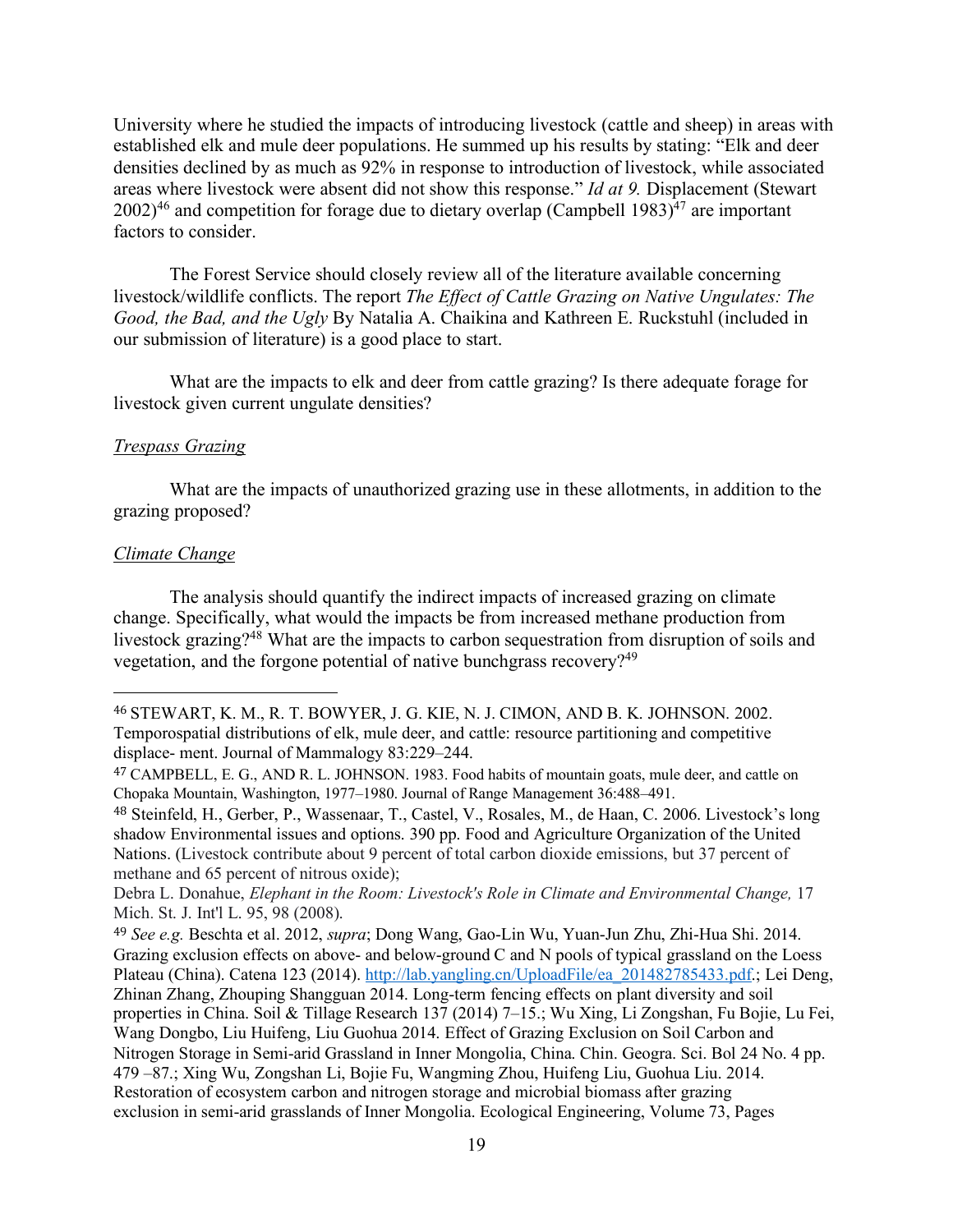The NEPA review must also analyze cumulative impacts. Specifically, the Forest Service in its cumulative impacts analysis "must give a sufficiently detailed catalogue of past, present, and future projects, and provide adequate analysis about how these projects, and differences between the projects, are thought to have impacted the environment." *Te-Moak Tribe of W. Shoshone of Nev. v. U.S. Dept. of Interior*, 608 F.3d 592, 603 (9th. Cir. 2010) quoting *Lands Council,* 395 F.3d at 1028. "Some quantified or detailed information is required. Without such information, neither the courts nor the public . . . can be assured that the [agency] provided the hard look it is required to provide." *Id*. quoting *Neighbors of Cuddy Mtn. v. U.S. Forest Serv.*, 137 F.3d 1372, 1379 (9th Cir. 1998). Cumulatively significant impacts here include:

- Livestock grazing. What are the cumulative impacts of permitted livestock grazing on other Forest Service allotments in these Ranger districts, and on BLM lands that are adjacent to the Monitor and Toquima Ranges? How many BLM allotments have been evaluated under the applicable Rangeland Health Standards and Guidelines pursuant to 43 C.F.R. § 4180? How many of the evaluated allotments were meeting standards and how many failed standards? For those that failed to meet standards, was livestock grazing a contributing factor? Mapping by PEER shows numerous allotments remain unassessed and of those analyzed, many failed due to livestock grazing.<sup>50</sup>
- Climate change, including quantified information on the impacts to climate change from greenhouse gas emissions and loss of carbon storage. *See Ctr. for Biological Diversity v. Nat'l Highway Traffic Safety Admin.*, 538 F.3d 1172, 1215 (9th Cir. 2008) (impact of greenhouse gas ("GHG") emissions on climate is precisely the kind of cumulative impacts that NEPA requires agencies to analyze); *Mid States Coal. for Progress v. Surface Transp. Bd.*, 345 F.3d 520 (8th Cir. 2003) (EIS was required to consider GHG emissions from project upgrading existing and new rail lines serving coal mines); *WildEarth Guardians v. Zinke*, 368 F. Supp. 3d 41 (D.D.C. 2019) (BLM violated NEPA by not adequately considering climate change when authorizing oil and gas leasing on federal land).
- Oil, natural gas, geothermal development, and mining in the region.

# *Recreation*

The analysis should analyze an alternative designation recognizing the importance and significance of all of the use, facilities, and the importance of the area to the local economy. A Special Recreation Management Area designation, which manages for no livestock grazing, should be considered administratively. Management prescriptions that allow for primitive and dispersed recreation, with protection of its natural resources, and that keep these allotments closed to sheep and cattle, would have much support from the public. This could help balance

<sup>395-403.</sup>

<sup>50</sup> *See* https://mangomap.com/pdl/maps/24736/blm-rangeland-health-standards-evaluation-data-2012-?preview=true (last visited August 13, 2019).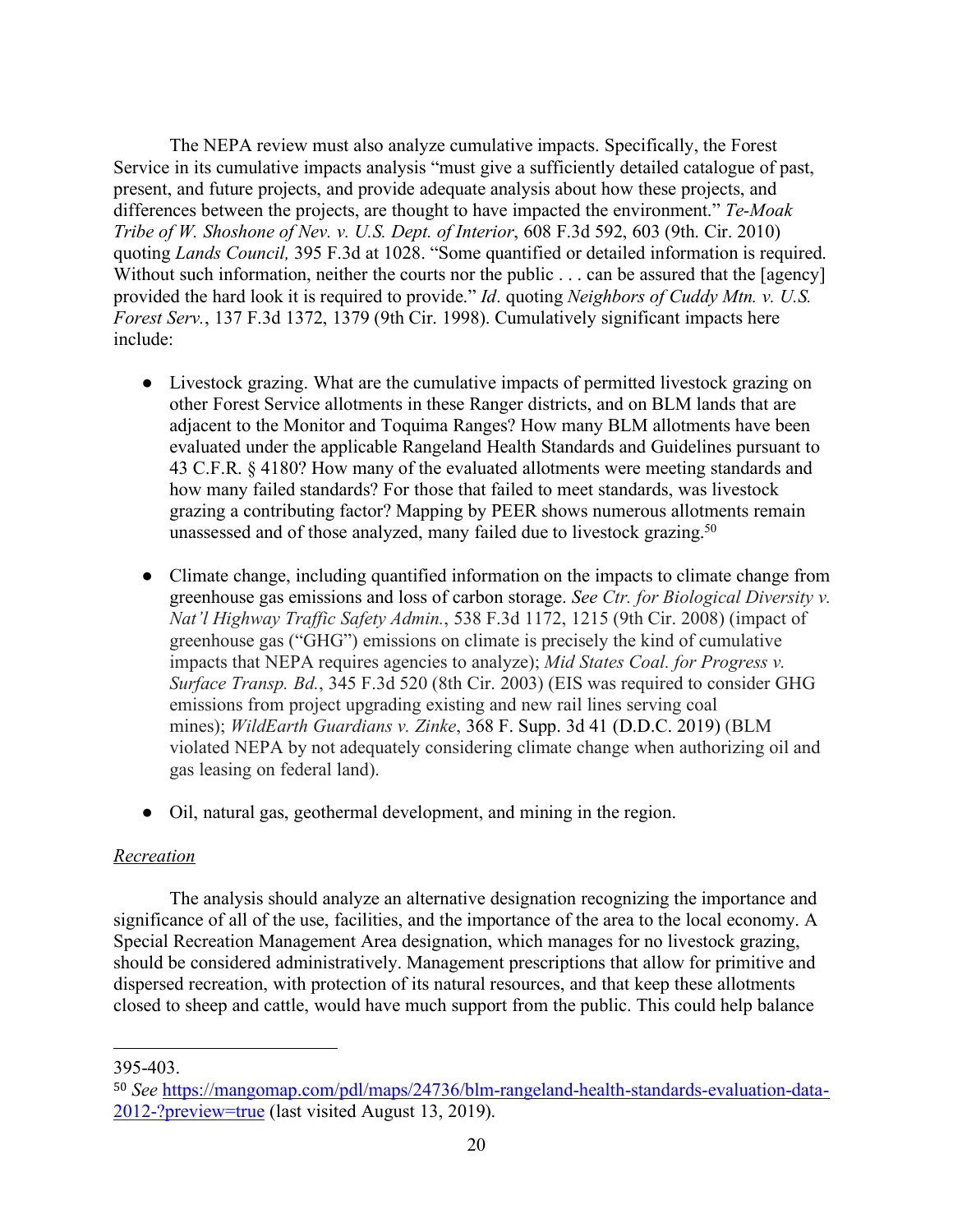multiple uses on this area.

### *Wilderness*

The provision allowing grazing in the Wilderness Act is an exception to the general premise of the Act, which requires agencies to manage wilderness areas to preserve their wilderness character and natural conditions. The Wilderness Act is not a procedural statute, though the agency often behaves as though it is. It is a substantive law passed because all the federal land management agencies, and in particular the Forest Service, could not be trusted to ensure the preservation of wilderness lands in the United States. The language concerning livestock grazing in wilderness is a mere forty words long: "Within wilderness areas in the national forests designated by this Act...the grazing of livestock, where established prior to September 3, 1964, shall be permitted to continue subject to such reasonable regulations as are deemed necessary by the Secretary of Agriculture." Thus, grazing which existed in wilderness areas when the Wilderness Act was enacted may continue.

In other words, grazing is an exception to normal wilderness protections. It is a use that, by definition and practice, degrades Wilderness. Unlike what some in the agency may believe, the Wilderness Act does not grant special privileges to those that graze their cattle or sheep in Wilderness that are not available on other national forest system lands. The agency can, and should take action when grazing is affecting other values such as wildlife or watersheds. The fact the allotments have been vacant for so long is also significant. There is no question that grazing by domestic animals will degrade the Table Mountain and Alta-Toquima Wildernesses from what it is today.

In fact, these allotments have been vacant for far longer since the Table Mountain and Alta-Toquima Wildernesses were designated in 1989 than they have been used. The information in the PA suggests grazing may have only taken place for a short period of time.

It should be pointed out that the maps in the PA do not show the wilderness boundaries or the Mt. Jefferson RNA boundary within the Alta-Toquima Wilderness. It also doesn't show other nearby vacant allotments, which may give information on whether ranchers even wish to use vacant allotments in this area. This important information should not have been omitted.

The following points should have been considered in context of Wilderness:

- Will motorized transport or equipment be use to maintain or build structures in Wilderness? The PA talks about wooden fences being built but does not state how that might be accomplished.
- Restocking the four vacant allotments that contain wilderness acreage would be as if opening new grazing in Wilderness. These allotments have been vacant for over 20 years (Meadow Canyon, Table Mountain, Monitor Valley East, and Monitor Valley West). The urgency to do this, as expressed in the PA, is belied by the fact they have not been allocated for many years and that 40 other allotments on the Humboldt-Toiyabe National Forests are also vacant, including other wilderness allotments contiguous to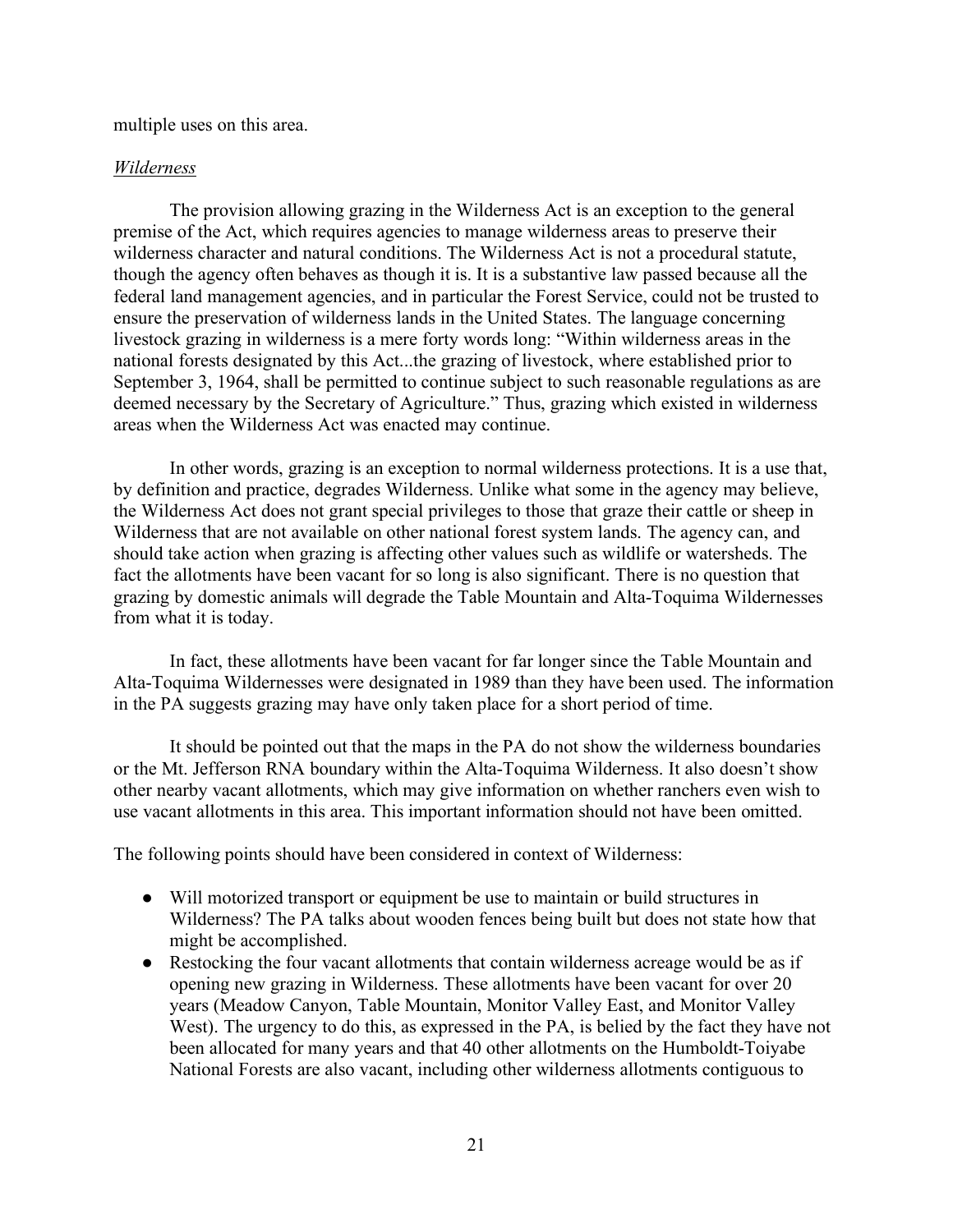some of these. It would seem nobody is clamoring for these allotments. Further, the Toiyabe Forest Plan does not require stocking, as the PA may lead one to believe.

- The Meadow Canyon Allotment, is not meeting desired conditions. Therefore, it should not be allotted in order to meet the Forest Plan. This allotment is also adjacent to the Mt Jefferson RNA, which is off-limits to grazing. Stocking this allotment might invite livestock into the Mt. Jefferson RNA.
- The Monitor Valley East and Monitor Valley West Allotments would be used yearround by cattle. This would have additional impacts. Even with rotation, year-round grazing causes significant problems.
- Riparian areas, especially in the Table Mountain Allotment, could be negatively affected by grazing. Lahontan cutthroat are found in Mosquito Creek in the Table Mountain Wilderness. There is also a segment of Pine Creek in the Alta-Toquima Wilderness that contains this rare variety.

## *Need for an EIS*

An environmental impact statement (EIS) must be undertaken where impacts from the proposed action have the potential to be significant. 42 U.S.C. § 4332(2)(C); 40 C.F.R. § 1508.3. The Council on Environmental Quality's (CEQ) regulations define "significance" in terms of "context" and "intensity." *Id.* § 1508.27. "Context" means the significance of the action must be analyzed in several contexts (national, regional, and local), and include short- and longterm effects within the setting of the proposed action. *Id.* § 1508.27(a). "Intensity" refers to the severity of the impact and requires consideration of a number of factors listed in CEQ's regulations.

For example, the potential for disease transmission to bighorn sheep from cattle is known as are the potentially devastating impacts of such disease transmission, this is a unique risk that must be adequately addressed in an EIS before any decision can be made. 40 C.F.R. § 1508.27(b)(5) (degree to which effects are highly uncertain or involve unique or unknown risks). In addition, there is a substantial dispute about the importance and effect of opening these lands to cattle grazing and the proposal is significant under this intensity factor as well. 40 C.F.R. § 1508.27(b)(4) (effects controversy).

The cumulative significance factor is also triggered here: "Whether the action is related to other actions with individually insignificant but cumulatively significant impacts. Significance exists if it is reasonable to anticipate a cumulatively significant impact on the environment. Significance cannot be avoided by terming an action temporary or by breaking it down into small component parts." 40 C.F.R. § 1508.27(b)(7). The NEPA decision-making process is designed to address significant effects that could otherwise be masked by "the tyranny of small decisions." *See Kern v. Bureau of Land Mgmt*, 284 F.3d 1062, 1078 (9th Cir. 2002); *Pac. Coast Fed'n of Fishermen's Ass'ns v. Nat'l Marine Fisheries Serv.*, 265 F.3d 1028 (9th Cir. 2001).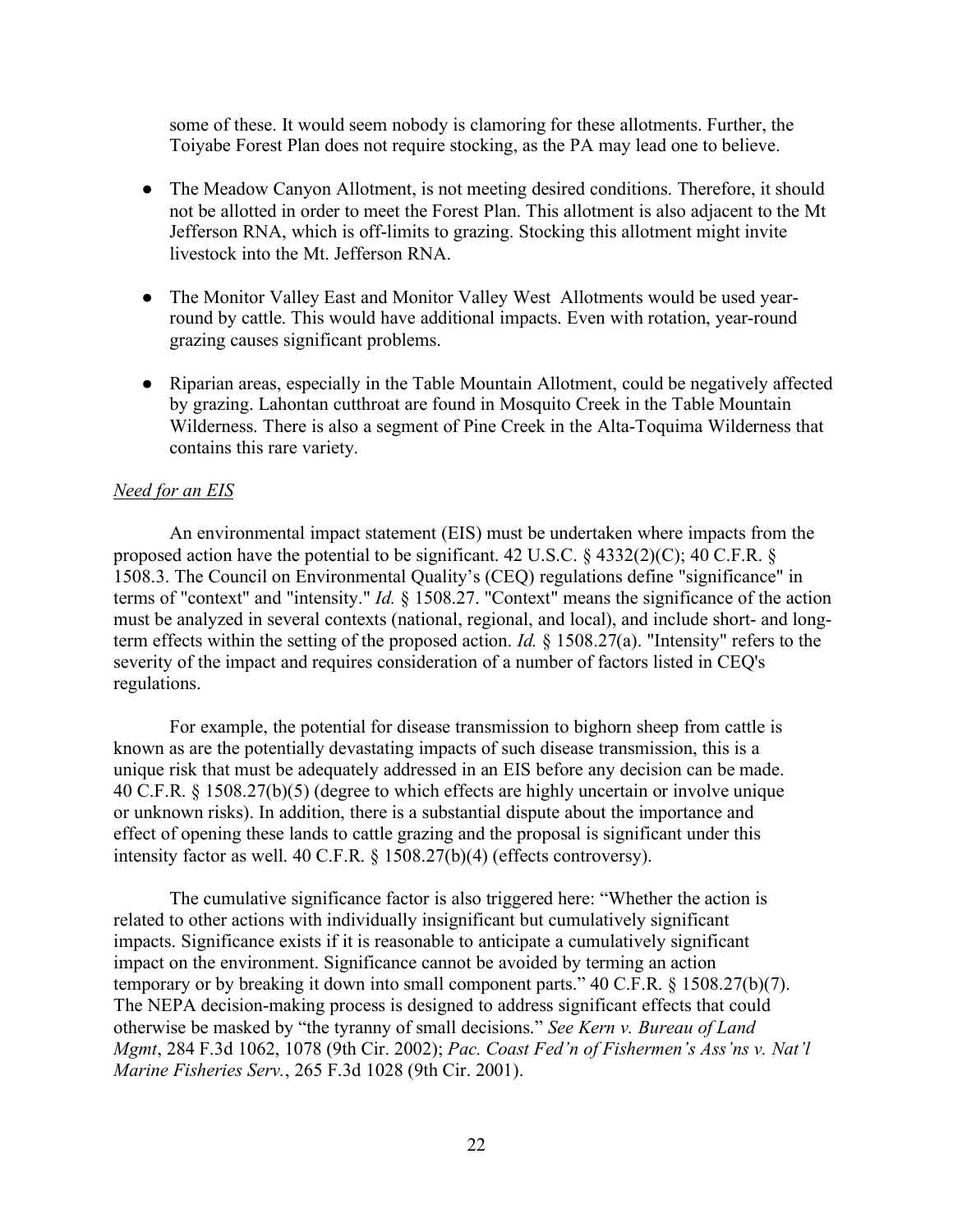Additionally, unique characteristics are present in the form of designated wilderness the Table Mountain and Mount Jefferson wildernesses. There are also cumulatively significant impacts to several wildlife species, including sage-grouse. There are likely to be significant impacts to a number of other public resources as well. These include: pygmy rabbit, migratory birds, native plant species, wilderness, bighorn sheep, mule deer and elk, riparian areas (and other ecologically critical areas), water quality, air quality, climate impacts, scenery, and recreation. In sum, the Forest Service cannot rely on an EA to analyze the impacts of this action; it must complete an EIS.

## Other issues

### *Forest Plan consistency*

The Forest Service's proposed issuance of grazing permits must comply with all applicable laws, including NFMA, NEPA, the Clean Water Act, the Wilderness Act, and the ESA. 36 C.F.R. § 219.1(f).

Congress enacted the National Forest Management Act in 1976 to reform the Forest Service's management of the National Forest System, including by requiring greater recognition of wildlife in its multiple-use management, and to direct the agency to provide for greater public participation in forest management. NFMA directs the agency to "develop, maintain, and, as appropriate, revise land and resource management plans for units of the National Forest system." 16 U.S.C. 1604(a).

The Forest Service manages grazing through a permit system under the Federal Land Policy and Management Act of 1976, 43 U.S.C. §§ 1701–1784, and NFMA implementing regulations. 36 C.F.R. Part 222.The Forest Service divides each allotment into units. The agency may authorize (or not authorize) different levels of grazing on each allotment or pasture. It may also alter times of grazing and levels of use from one grazing season to the next. The Forest Service authorizes and manages livestock grazing on specified allotments by issuing (1) a grazing permit pursuant to 43 U.S.C. § 1752(a) and 36 C.F.R. § 222; (2) an Allotment Management Plan pursuant to 43 U.S.C. § 1752(d) and 36 C.F.R. § 222.1(b); and (3) AOIs.

Under NFMA, all site-specific decisions (such as grazing authorizations) must be consistent with the Forest Plan. 16 U.S.C. § 1604(i), 36 C.F.R. § 219.15. Additionally, each project or activity approval document must describe how the project or activity is consistent with applicable plan components. *Id*. § 219.15(d).

How does the proposal comply with the following forest plan goals, objectives, and standards?

- Overall net gain of wildlife species on the Forest
- The protection of threatened, endangered and sensitive species through habitat management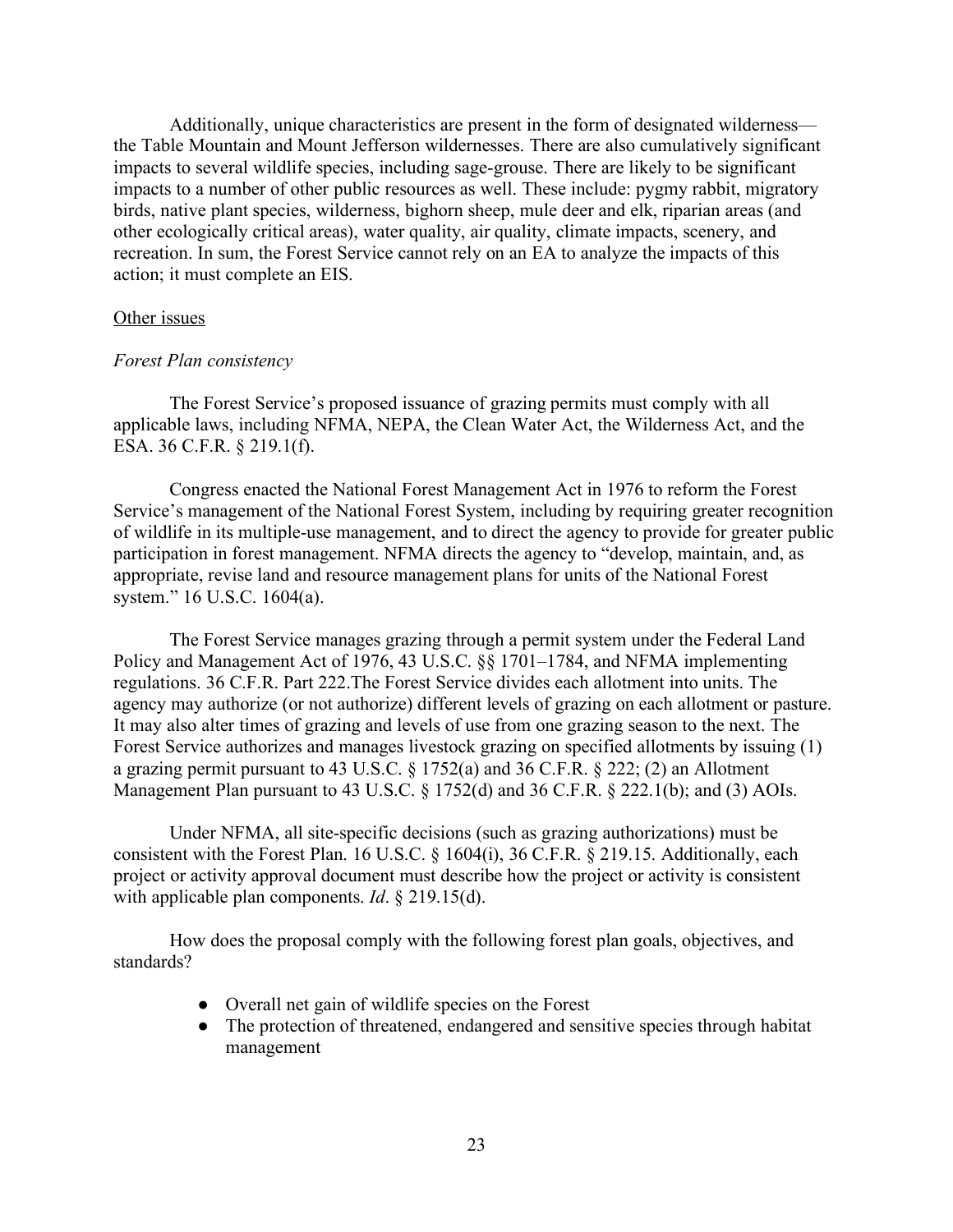- Manage Forest habitats and activities to achieve recovery of threatened and endangered plant species and to ensure that sensitive plant species do not become threatened or endangered
- Increase quality of recreation experiences
- Existing and recommended wilderness will be protected for its wilderness character. Quality wilderness experiences provided for the public
- Greater emphasis on environmental quality will have had positive effect on the soil and water resources
- In all its activities the Forest will strive to manage productivity and resource values for current and future generations.
- Instream flows will protect riparian area dependent resources against incompatible water resource development
- Specific riparian area standards and guidelines, and greater emphasis on rangeland management will have significantly benefited riparian area dependent resources
- Improve or maintain the quality an quantity of terrestrial and riparian habitats. Livestock management will consider
- ●

# *Management Indicator Species*

 

The Forest Service should list and study impacts to all threatened, endangered, sensitive, and management indicator species that use or occupy the project area.

How does the proposed action affect management indicator species, and is it consistent with the Forest Service's obligation to these species?

## *Carrying Capacity, Capability, and Suitability*

The Forest Service should base all of its decisions as to the level of allowable grazing on a robust and current carrying capacity analysis to ensure that it has not authorized more forage than can be grazed without unduly damaging public resources, as a quantified analysis often reveals.51 This should follow a valid capability and suitability analysis. *See* 36 C.F.R. §  $219.1(g)$ ,  $219.20$ . The NEPA analysis needs to clearly explain the process of determining capable and suitable acres, and carrying capacity.

Under NFMA, the Forest Service must "determine . . . the availability of lands and their suitability for resource management." 16 U.S.C. § 1604(e). NFMA further provides that the forest planning regulations shall include: "specifying guidelines which[] require the identification of the suitability of lands for resource management." *Id*. § 1604(g)(2)(A). In turn, the planning rules provide that:

<sup>51</sup> *See, e.g.*, Carter, J. Vasquez, E. and Jones, A. 2020. Spacial Analysis of Livestock Grazing and Forest Service Management in the High Uintas Wilderness, Utah. Journal of Geographic Information System, 2020, 12, 45-69. Scientific Research Publishing.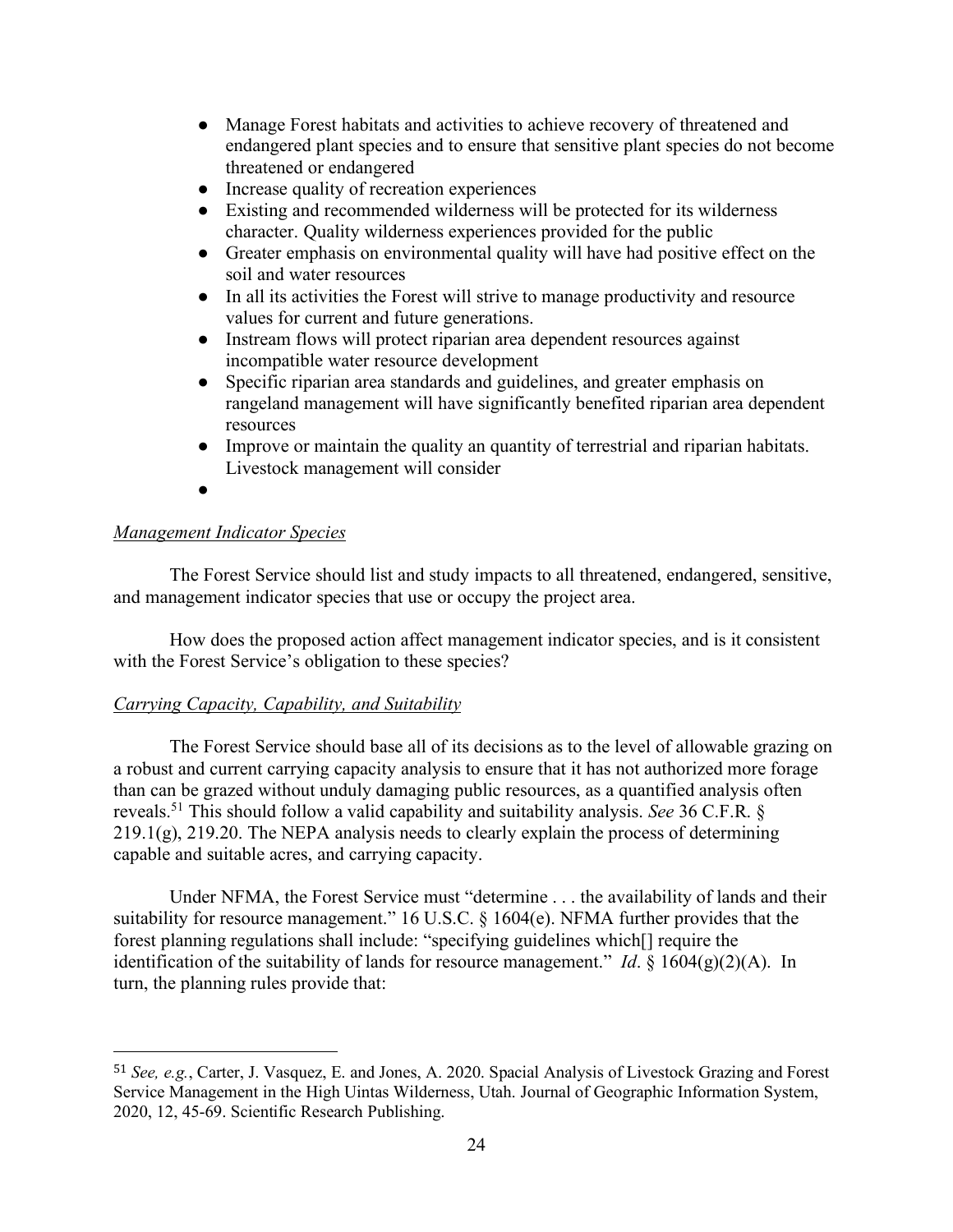[T]he suitability and potential capability of National Forest System lands for producing forage for grazing animals . . . shall be determined as provided in [] this section. Lands so identified shall be managed in accordance with direction established in forest plans.

(a) Lands suitable for grazing and browsing shall be identified and their condition and trend shall be determined. The present and potential supply of forage for livestock . . . shall be estimated. The use of forage by grazing and browsing animals will be estimated. Lands in less than satisfactory condition shall be identified and appropriate action planned for their restoration.

 $[\ldots]$ 

36 C.F.R. 219.20. Capability is "the potential of an area of land to produce resources, supply goods and services, and allow resource uses under an assumed set of management practices and at a given level of management intensity." 36 CFR 219.3. It "depends upon *current resource conditions* and site conditions such as climate, slope, landform, soils, and geology, as well as the application of management practices, such as silviculture or protection from fire, insects, and disease." *Id*. (emphasis added).

As a starting point, the agency should determine the average forage production values for lands on the allotments based on ecological site, verified by actual forage measurements, with those areas producing less than 200 lbs/acre excluded, based on Forest Service Region 4 guidance. However, other factors that should be used to determine the capability and suitability of the allotment for livestock grazing, and ultimate stocking rate, include:

- Excluding private lands within the allotments (guidance refers to "national forest system lands");
- Forage allocated to wildlife and conservation;
- Areas incapable of being grazed (e.g. mines, roads, quarries, etc.);
- Areas unsuitable for grazing due to conflicts with other uses like habitat and recreation;
- Areas unsuitable for grazing due to highly erosive soils;
- Distance to currently available water (must be within 1 mile);
- Slope (maximum of 30% for cattle);
- Forage demand of livestock based on weight of animals;
- Sustainable utilization levels including trampling, use by rodents and insects;
- Required residual vegetation heights (such as for sage-grouse nesting, and LCT streams);
- Season of use, regular rest, deferment of grazing during critical growth periods;
- Weather, including drought;
- Use mapping and actual use.

When the Forest Service fails to adequately explain how it uses capability criteria to reach a determination on acres capable for livestock grazing, and declines to share the data it uses, or show allotment-by-allotment capability, it violates NFMA, as well as NEPA's "hard look" doctrine. *W. Watersheds Proj. v. U.S. Forest Serv.*, No. 05-cv-189-BLW, 2006 WL 292010, at \*6–\*7 (D. Idaho Feb.7, 2006); *see also* 40 C.F.R. § 1502.24 (agency must disclose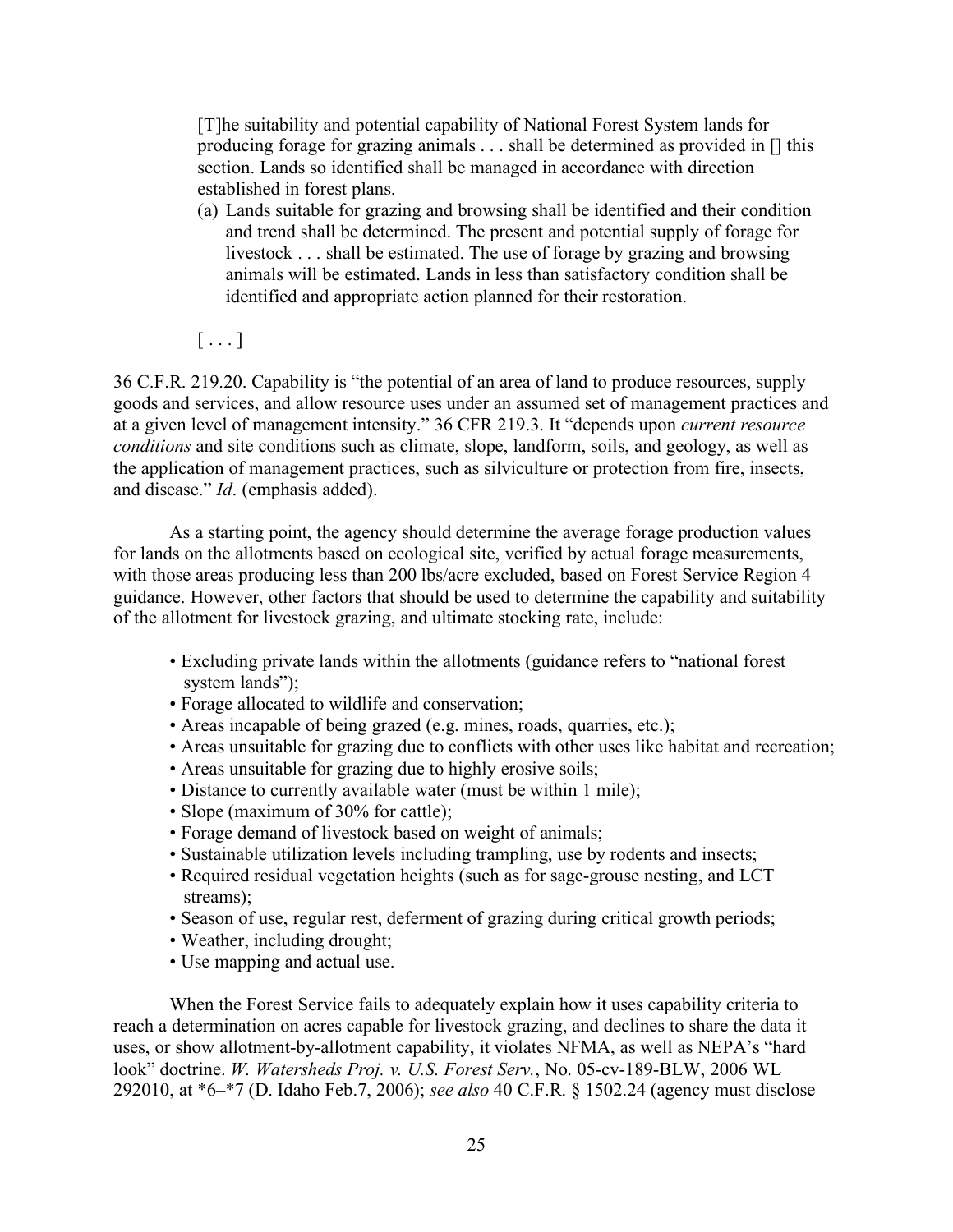methodology). We look forward to a clear explanation in the analysis of how the Forest Service determined capability and suitability, and ultimately how it will determine carrying capacity.

## *Measurable use standards*

 

The proposed action includes utilization standards, but they are too permissive to protect sensitive resources based on scientific literature. The NOPA also fails to include a standard for bank alteration, which is critical to protect riparian species, water quality, and watershed function.

WWP supports the inclusion of a standard for 6" riparian stubble height.<sup>52</sup> Requiring only 4" of residual vegetation is also very likely a decrease in protection from percentage utilization requirements under the existing regime, at a minimum for many sedge and rush species (which are common and desired native riparian species) in most management category classes.53 For example, for Baltic rush and Nebraska sedge that would have been previously subject to a 35-45% utilization standard in most areas of the allotments at issue, those utilization rates would have resulted in a 9–15" residual stubble height. By the time 4" of residual stubble height is reached for many species, 70% utilization by weight will occur.

The upland utilization standards of 40-45% are too high to protect native species. Holechek, citing various other sources, denotes that a utilization rate of around 25-35% is needed "for high nesting success by sage-grouse"54 as well as 35% generally for arid and semi arid areas; and Braun  $(2006)^{55}$  recommends no more than 30% utilization in sage-grouse habitat.

Further, in order to incorporate the best available science, as described below, and comply with the 2015 Sage-grouse LRMP amendment, the permits need to incorporate a 7" upland residual perennial grass stubble height standard through June 15, as "should be applied" in sage-grouse breeding and nesting habitat per GRSG-LG-GL-035-Guideline, Table 3 in the 2015 Amended LRMP.56 ROD at 82. Likewise, a 4" upland residual stubble height standard needs to be applied in the same habitat areas after nesting occurs, from June 16 to October 30. *Id*.

<sup>52</sup> Clary and Webster (1989) Managing grazing of riparian areas in the Intermountain Region. General Technical Report. INT-263. Ogden, UT: U.S. Department of Agriculture, Forest Service, Intermountain Research Station, 11 p.

<sup>53</sup> Kinney J. and Clary, W. (1994). A photographic Utilization Guide for Key Riparian Graminoids. USDA, Forest Service. Intermountain Research Station. General Techical Report INT-GTR-308.; Cowley, E.R. (1999). Stubble Height Based on Height-Weight Curves for Nine Key Riparian Graminoids.

<sup>54</sup> Holechek, J. L., R. D. Pieper, C. H. Herbel. 2010. RANGE MANAGEMENT: PRINCIPLES AND PRACTICES.  $6<sup>th</sup>$  ed. Prentice-Hall. Upper Saddle River, NJ.

<sup>55</sup> Braun, C. (2006). A Blueprint for Sage-grouse Conservation and Recovery. Grouse, Inc. Tucson, AZ. 42.pp.

<sup>56</sup> Available at https://www.fs.usda.gov/Internet/FSE\_DOCUMENTS/stelprd3855559.pdf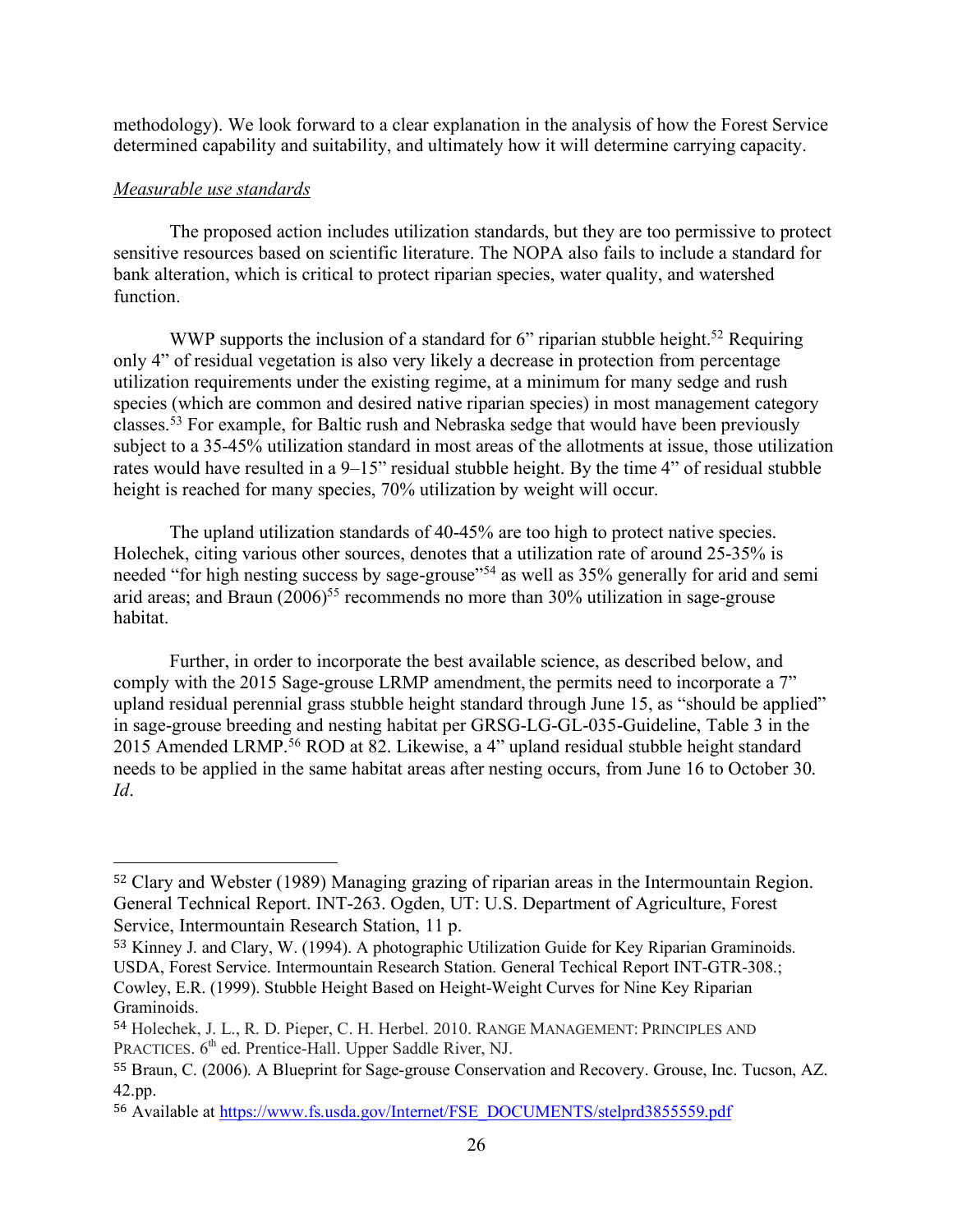The proposed action needs to incorporate a bank alteration standard of 10% for every permit. This is a crucial metric for riparian health, especially related to aquatic species.<sup>57</sup> How can the Forest Service ensure bank stability without a bank alteration standard?

The proposed 35% utilization rate for riparian woody vegetation is an increase for all allotments and pastures from the allowances under Amendment II, and significantly increases browse levels for many allotments that have previously been subject to a 20% riparian browse standard. *See* Martin Basin FEIS at 20–21. While 30-35% use may be an acceptable level of use for riparian areas in excellent condition, that is not the case for all of the allotments and pastures in the Martin Basin, and probably the other allotments outside the Martin Basin as well, and will contribute to the stagnation of riparian ecological condition at nonfunctional or functioning at risk in those areas.

### *Clean Water Act*

 

In the EIS, please detail how the proposed action complies with the Clean Water Act through its incorporation of State of Nevada and USFS Region 4 best management practices (BMPs).

<sup>57</sup> Bridger-Teton NF whitepaper (attached); Goss, L.M. and Roper, B.B. 2018. The Relationship Between Measures of Annual Livestock Disturbance in Western Riparian Areas and Stream Conditions Important to Trout, Salmon, and Char. Western North American Naturalist, 78(1):76-91. http://www.bioone.org/doi/full/10.3398/064.078.0108